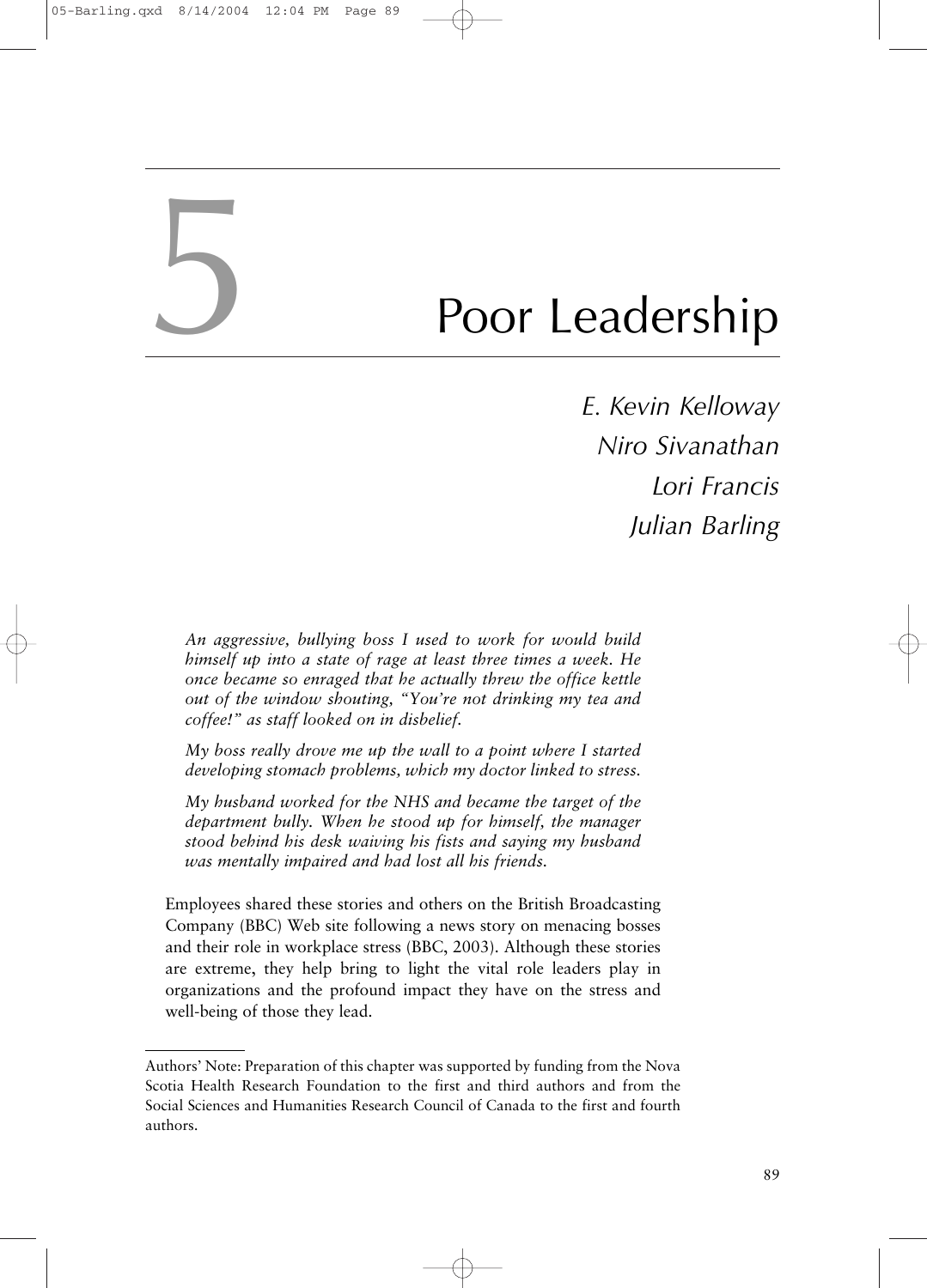**T**he notion that poor-quality leadership has negative effects for individuals is not new (Day & Hamblin, 1964), and the research that has been conducted on the link between leadership and mental health has invariably focused on the potentially negative effects of poor-quality leadership. Poor leadership also has been associated with increased levels of employee stress (Offermann & Hellmann, 1996) and retaliation (Townsend, Phillips, & Elkins, 2000). Ashforth (1997) found that when abusive supervisors used noncontingent punishment, employees felt a sense of helplessness and alienation from work. Furthermore, Atwater, Dionne, Camobreco, Avolio, and Lau (1998) reported that leadership effectiveness of supervisors in the military is negatively affected when supervisors resort to noncontingent punishment. Richman, Flaherty, Rospenda, and Chistensen (1992) found heightened levels of psychological distress among medical residents who reported to abusive supervisors.

Generally, employees who perceive their supervisors to be abusive experience low levels of job and life satisfaction, lower levels of affective commitment, increased work-family conflict, and psychological distress (Tepper, 2000) as well as psychosomatic symptoms, anxiety, and depression (Hoel, Rayner, & Cooper, 1999). Additionally, Dupre, Inness, Connelly, Barling, and Hoption (2003) found a relationship between teenagers' experience of abusive supervision and their own aggression directed toward their supervisors.

The stress of poor supervision also manifests in physical outcomes. Wager, Fieldman, and Hussey (2003) reported that on days when a sample of nurses worked for a supervisor they did not like, they experienced a 15-mm increase in systolic blood pressure and a 7-mm increase in diastolic blood pressure when compared with days when they worked for a supervisor they did like. Changes of this magnitude result in a 16% increased risk of a coronary failure and a 38% increased risk of stroke. Moreover, the findings are consistent with the observation that exposure to aggressive behavior at work (i.e., bullying) is associated with increased risk for both depression and cardiovascular disease (Kivimäki, Virtanen, Vartia, Elovainio, Vahtera, & Keltikangas-Järvinen, 2003).

Despite these consistent findings and a wealth of anecdotal evidence, surprisingly little research has concentrated on identifying what constitutes poor leadership or on the mechanisms through which poor leadership affects workplace stress. In this chapter, we attempt to explain the nature of poor leadership and highlight some of the potential mechanisms through which poor leaders contribute to employee stress. First, we identify poor leadership as a source of stress (i.e., a stressor) in and of itself. At least two aspects of leadership may be stressors: leaders who are abusive or punitive and leaders who simply evidence inadequate leadership abilities for a given context. Second, we suggest that poor leadership may be a "root cause" that gives rise to other well-documented workplace stressors. In this sense, we suggest that existing models of organizational stress are deficient in their lack of consideration of organizational context; we suggest that leadership is a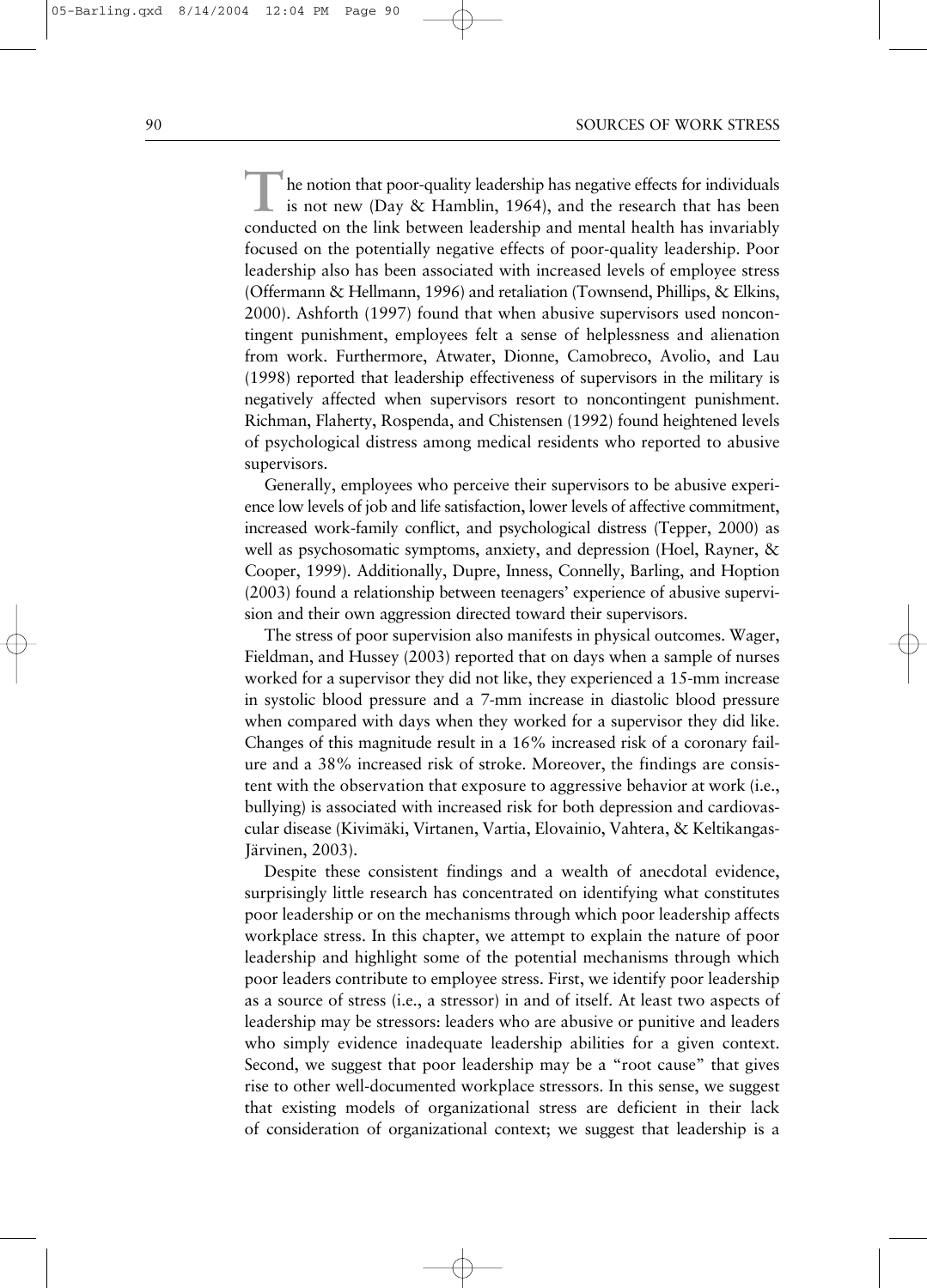critical element of context that needs to be considered in understanding organizational stressors. Finally, we note the possibility that leadership might moderate stressor-strain relationships. Leaders are, of course, a potent source of social support in the workplace, and such support is documented as a stress buffer. We suggest that poor leadership may serve to isolate individuals and deny access to social support and thereby exacerbate the negative effects of workplace stressors.

# **\_\_\_\_\_\_\_\_\_\_\_\_ Poor Leadership: Definition and Prevalence**

Leadership is undoubtedly one of the most ubiquitous potential stressors in the workplace. Although most stressors are specific to a given workplace, virtually everyone has a formal leader to whom they report. Throughout our discussion we shall be using the term "leader" to reference individuals in organizations who have assumed a formal leadership role (e.g., supervisors, managers, etc.). Although leadership theorists typically have focused on leadership as a process rather than leadership as a role (Yukl, 1998), our focus is on individuals who by virtue of their organizational position have legitimate reward and coercive power (French & Raven, 1959).

How might such individuals evidence poor leadership? At least two possibilities are apparent: Leaders may be abusive, aggressive, or punitive, and leaders may simply lack appropriate leadership skills. We suggest that both conditions lead to increased employee stress.

#### *Abusive Leadership*

Abusive leadership occurs when individuals in a formal leadership role engage in aggressive or punitive behaviors toward their employees. These behaviors can vary widely from leaders degrading their employees by yelling, ridiculing, and name-calling to terrorizing employees by withholding information or threatening employees with job loss and pay cuts. Such behaviors have been variously termed "workplace harassment" (e.g., Rospenda, 2002), "emotional abuse" (e.g., Keashly, 1998, 2001), "bullying" (e.g., Einarsen, 1999; Hoel et al., 1999), or simply "workplace aggression" (for a review, see Schat & Kelloway, Chapter 8, this volume). Although conceptually abusive supervision includes acts of physical violence, empirically the incidence of coworker violence (including leader-follower violence) is very low (LeBlanc & Kelloway, 2002; U.S. Postal Service [USPS], 2000). Indeed, in their study, LeBlanc & Kelloway (2002) found no reported incidents of physical violence between coworkers. Acts of nonphysical aggression are relatively more common. Pizzino (2002) reported that supervisors accounted for 20% of aggressive behaviors reported by unionized respondents whereas members of the public were responsible for 38% of respondents' reports of aggressive behavior.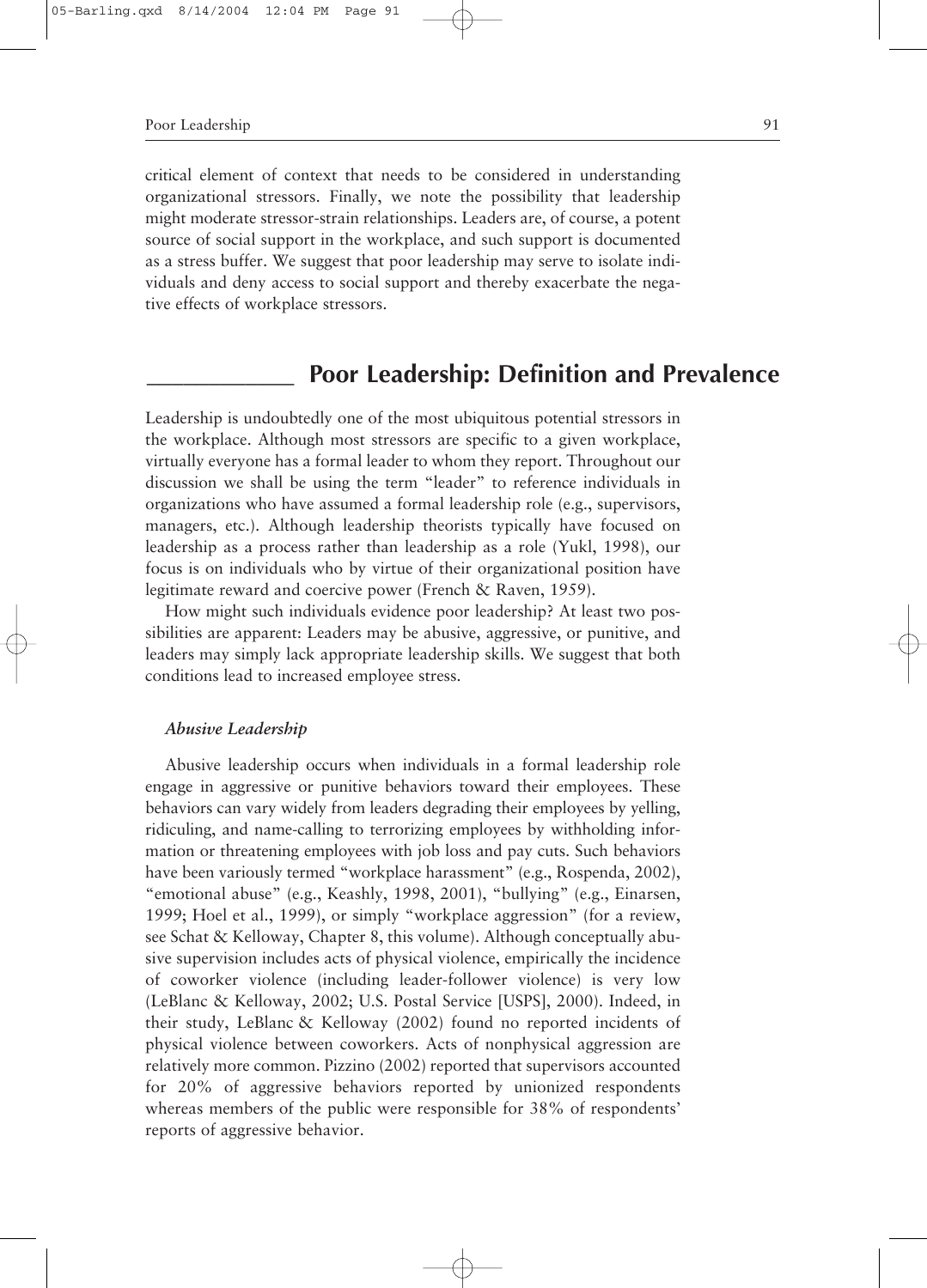However, we suggest that the impact of such behaviors is exaggerated by the position of the perpetrator. That is, aggressive acts by supervisors might have more deleterious effects on employee outcomes than do similar acts committed by members of the public or other coworkers. Although we know of no data that directly test this suggestion, indirect support emerges from several sources.

First, LeBlanc and Kelloway (2002) examined the impact of aggression from members of the public and coworkers. They found that any effects of public aggression/violence on outcomes were indirect, being mediated by fear of future violence (see also Barling, Rogers, & Kelloway, 2001; Rogers & Kelloway, 1997; Schat & Kelloway, 2000, 2003). However the effects of coworker aggression on personal and organizational outcomes were direct. These data suggest that the actions of coworkers, including leaders, have a stronger impact on personal well-being than do the actions of members of the public.

Second, the data reported by LeBlanc and Kelloway (2002) are consistent with a body of evidence suggesting that organizational context plays a crucial role in understanding the effects of workplace violence and sexual harassment (see for example, Barling et al., 2001; Fitzgerald, Drasgow, Hulin, Gelfand, & Magley, 1997). We suggest that the organizational position of the perpetrator is one such critical contextual factor. As a result of their organizational position and their power in the organization, leaders may be more prone to engage in abusive behaviors (see, for example, Keashly, Trott, & MacLean, 1994) perhaps because of a sense of invulnerability (Dekker & Barling, 1998). Moreover, these actions may be more salient to the target because of the aggressor's ability to control organizational sanctions and rewards.

## *Passive Leadership*

Although the foregoing discussion focused on the notion of abusive leadership, we also recognize that a lack of leadership skills may be a source of stress for individuals. We term this lack of skills "passive leadership." We define passive leadership as comprising elements from both the laissez-faire and management-by-exception (passive) styles articulated in the theory of transformational leadership (Bass & Avolio, 1997). Leaders engaging in the management-by-exception (passive) style do not intervene until problems are either brought to their attention or become serious enough to demand action (Bass, 1990). Leaders who rely on the laissez-faire style avoid decision making and the responsibilities associated with their position (Bass, 1990; Hater & Bass, 1988).

There is now a great deal of data supporting the effectiveness of transformational leadership behaviors. Transformational leaders exhibit four characteristics in their interactions with employees; idealized influence, inspirational motivation, intellectual stimulation, and individualized consideration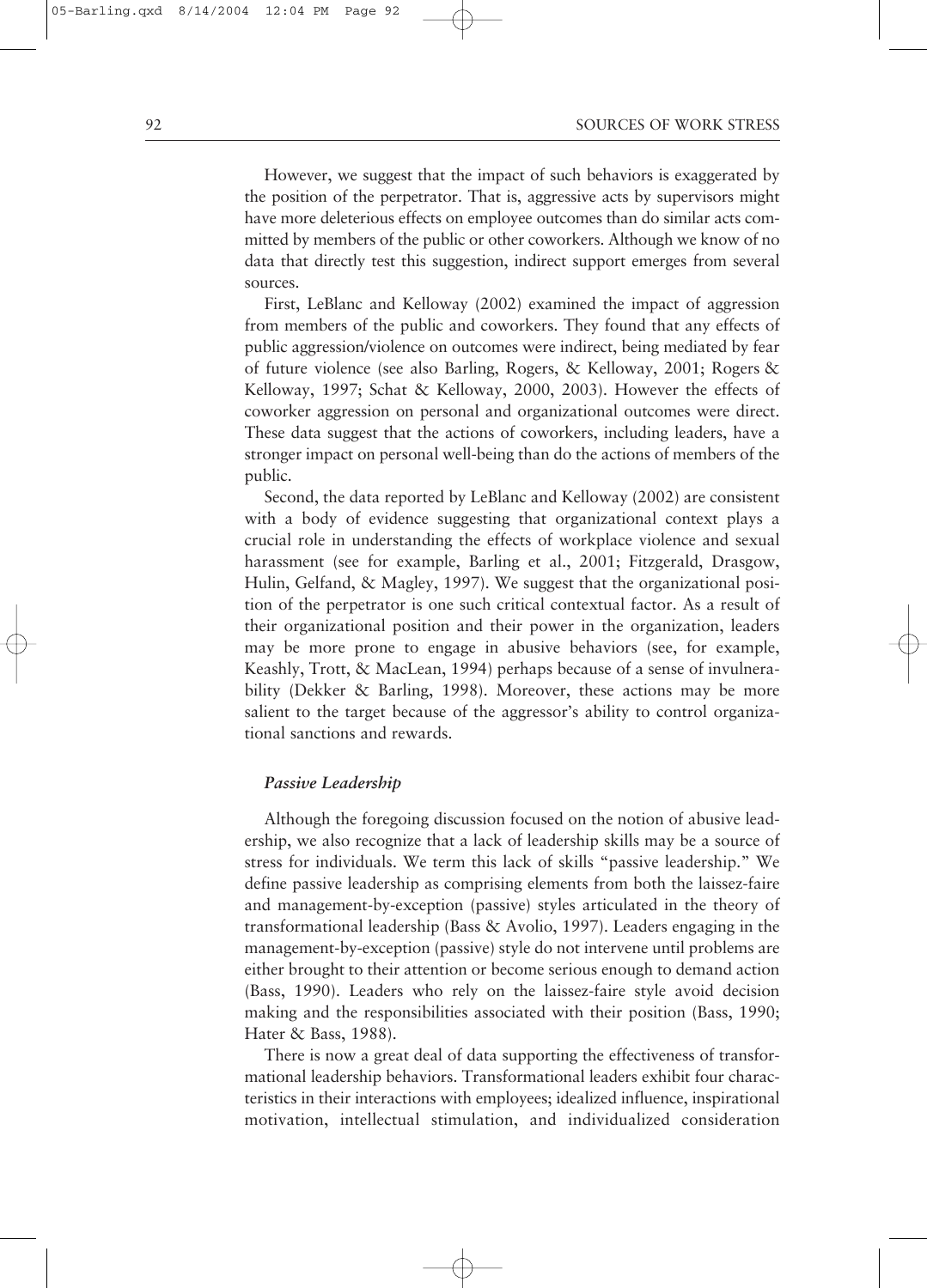(Bass, 1990). Via these characteristics, transformational leaders positively affect a number of important outcomes. Although a review of this literature is beyond our current scope, it is clear that managers' transformational leadership style is positively associated with employee commitment to the organization (Barling, Weber, & Kelloway, 1996; Bycio, Hackett, & Allen, 1995; Koh, Steers, & Terborg, 1995), trust in the leader (Podsakoff, MacKenzie, & Bommer, 1996), lower levels of role stress (Podsakoff et al., 1996), and both job satisfaction (Hater & Bass, 1988) and satisfaction with the leader (Hater & Bass, 1988; Koh et al., 1995). Transformational leadership is also associated with higher performance in laboratory studies (e.g., Howell & Frost, 1989; Kirkpatrick & Locke, 1996) as well as field studies. In the latter, transformational leadership has been associated with performance outcomes such as organizational citizenship (Koh et al., 1995; Podsakoff et al., 1996), employee performance (Hater & Bass, 1988), group level financial performance (Barling et al., 1996; Howell & Avolio, 1993), and project performance (Keller, 1992). Adding external validity to these findings, shop stewards' transformational leadership is associated with their rank-and-file members' commitment to and participation in the union (Fullagar, McCoy, & Schull, 1992; Kelloway & Barling, 1993).

In contrast to transformational leadership, passive leadership is generally considered to be ineffective. For instance, Howell and Avolio (1993) reported that passive management by exception is negatively related to business unit performance, and laissez-faire leadership is generally accounted to be the least effective style (Bass & Avolio, 1994). Perhaps most important, there are both conceptual and empirical grounds on which to suggest that passive leadership (a) is distinct from and (b) has negative effects beyond those attributable to a lack of transformational leadership skills.

Several existing studies support the distinction between transformational and passive leadership (e.g., Bycio et al., 1995). Bass (1985) distinguished "active" and "passive" leadership as separate higher-order factors underlying his leadership measure. Researchers have since investigated this distinction, often combining Bass and Avolio's (1990) management-by-exception/passive and laissez-faire dimensions into a single higher-order passive leadership dimension (e.g., Den Hartog, Van Muijen, & Koopman, 1997). In general, these studies have supported the usefulness of this distinction. For instance, Garman, Davis-Lenane, and Corrigan (2003) found that management by exception (passive), although positively correlated with the laissez-faire style, is negatively correlated with transformational leadership. Similarly, they reported that active and passive management by exception are independent constructs, thereby furthering the empirical support for the distinction between active and passive leadership.

It is generally accepted that passive leadership correlates negatively, and transformational leadership positively, with numerous organizational outcomes (Den Hartog et al., 1997; Howell & Avolio, 1993). However,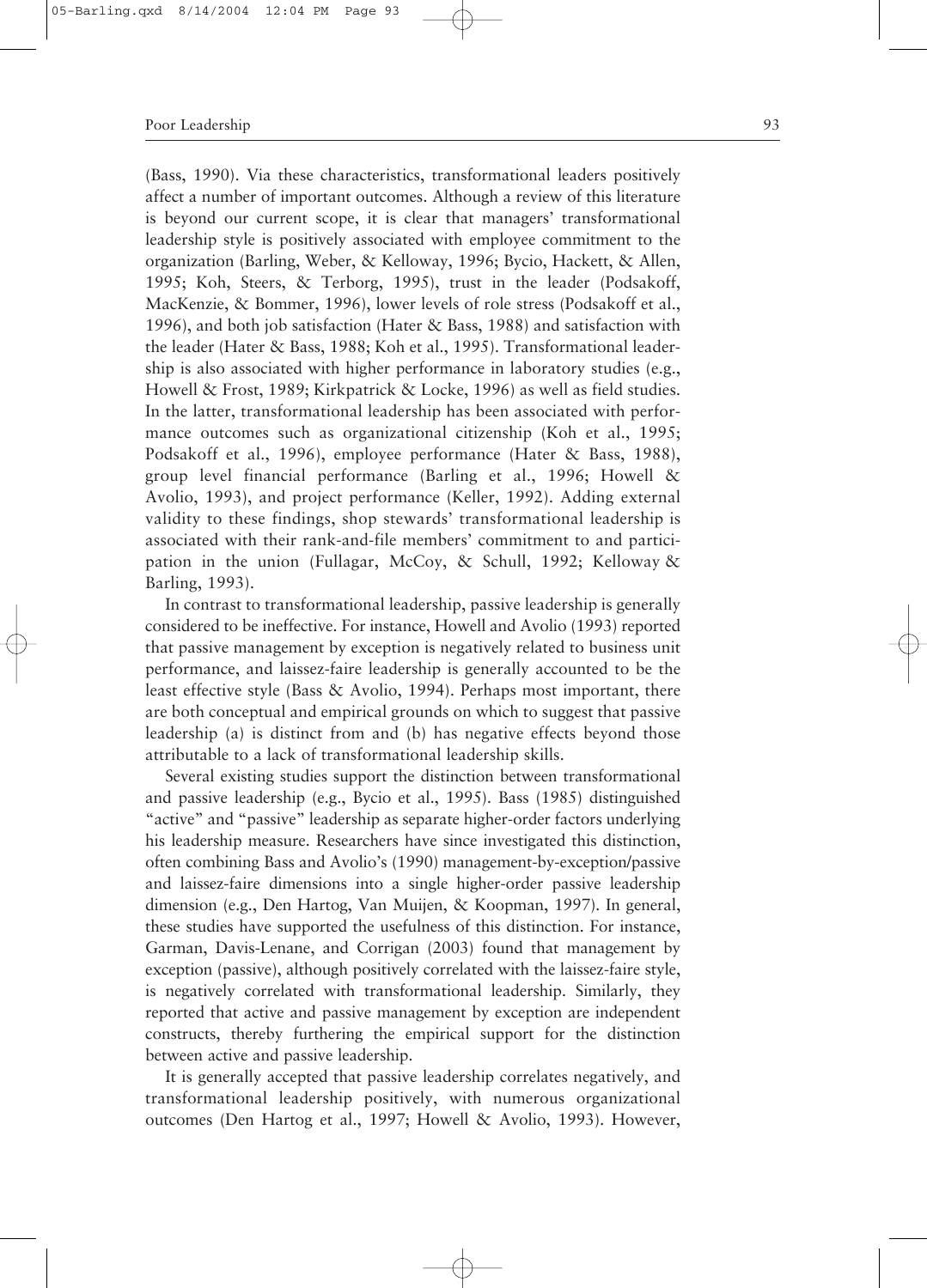although the laissez-faire or management-by-exception (passive) styles are regarded as ineffective approaches to leadership (Bass & Avolio, 1994), few studies have considered the extent of the impact that these styles have on negative organizational consequences (for an exception see Zohar, 2002). Rather, the existing research has focused on the positive organizational impact of more active forms of leadership.

Perhaps because of the consistency of these findings, it has become common to speak of "transformational" leaders as a category; that is, a leader is considered to be transformational or not. Although positive effects are obtained when one is a transformational leader, the presumption is that the absence of transformational leadership simply results in the absence of these positive effects. In contrast, we suggest that passive leadership may create negative effects that go beyond those attributable to a lack of transformational leadership skills.

First, we note that transformational leadership is not a category, and it is incorrect to hold that there are transformational and nontransformational leaders. Interestingly, it is possible for elements of transformational and passive leadership to be present in a single individual. That is, leaders are not differentiated by whether or not they are transformational leaders but rather on the frequency with which they demonstrate various transformational and passive behaviors (Bass, 1985). The Multifactor Leadership Questionnaire (MLQ), the most common measure of leader behavior, assesses the frequency of transformational and passive leadership actions. An implication of this approach to measurement is that the labels "transformational" and "passive" leadership actually represent the degree to which an individual engages in various actions (Bass, 1985; Bass & Avolio, 1990). They do not reflect separate categories of leadership. The implications of this relationship have been largely overlooked in the existing leadership literature.

In a recent study, Kelloway, Mullen, and Francis (2004) examined the impact of transformational and passive safety leadership on safety outcomes. Replicating Barling, Loughlin, and Kelloway's (2002) earlier analysis, they found that transformational leadership was positively associated with safety outcomes. Passive safety leadership, however, was empirically distinct from both transformational leadership and negatively predicted safety outcomes. Moreover, passive leadership offered an incremental prediction of outcome variance (i.e., over and above that attributable to transformational leadership). Kelloway et al. (2004) suggested that passive leadership may explain variance beyond that attributable to transformational leadership for other leadership-related outcomes. One such outcome is employee stress.

Thus, both abusive and passive leadership are exemplars of poor leadership that are plausibly linked to employee stress. One remaining question concerns the mechanisms that sustain this link. That is, how is leadership related to employee stress? We now turn our analysis to this question.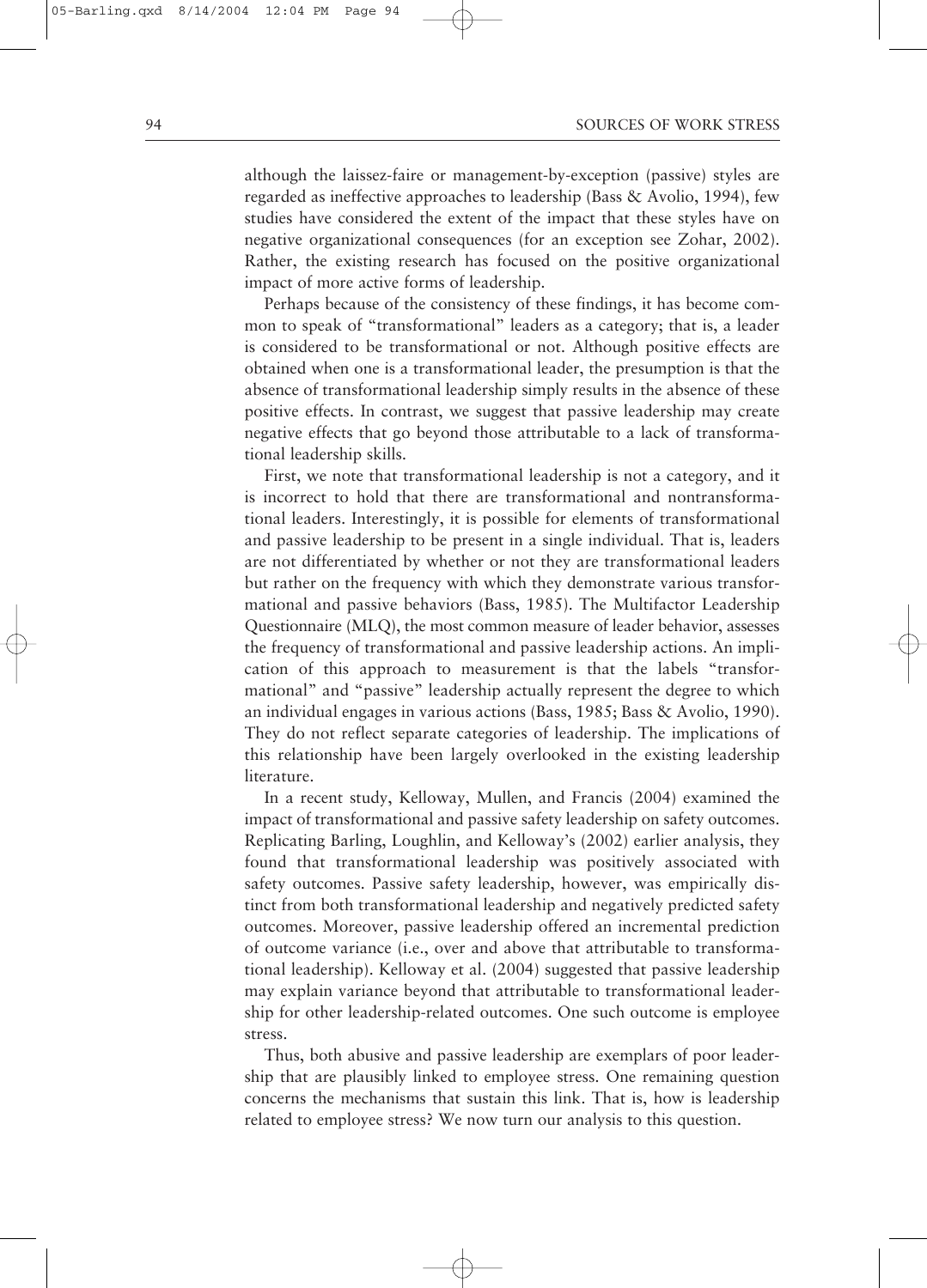# **\_\_\_\_\_\_\_\_\_\_\_\_\_\_\_\_\_\_\_\_\_\_\_\_\_\_\_\_ Leadership as a Root Cause**

Models of job stress typically begin by distinguishing between the stressor (i.e., the objective source of stress; Pratt & Barling, 1988) and stress or strain (i.e., employee reactions to the stressor). Within this context, models of how individual well-being is affected by workplace conditions have focused on establishing relationships between job characteristics/stressors and either mental (e.g., Kelloway & Barling, 1991) or physiological (e.g., Barling & Kelloway, 1996) health. Theorists and researchers have proposed a variety of mechanisms to explain how these associations occur. Models vary in their "breadth" (i.e., the number of organizational conditions considered) as well as the functional relationships specified between stressors and outcomes.

Although models vary considerably, what they share in common is that they take as a starting point the specification of a list of environmental conditions, labeled stressors. For example, Karasek's (1979; Karasek & Theorell, 1990) demand-control-support model is perhaps the best known of all models relating job characteristics to well-being. In brief, the demand-controlsupport model is based on two hypotheses relating to the main effects and interactions of the constituent variables. That is, the model proposes the following:

- 1. High demands, lack of control, and lack of social support predict strain outcomes.
- 2. Demands, control, and support interact to predict strain (such that high control and high social support buffer the effects of demands on strain outcomes).

Warr (1987) identified a broader array of environmental conditions as a source of workplace stress than Karasek's demand-support-control model. Warr's vitamin model listed nine environmental conditions as sources of stress in the workplace: the opportunity for control, the opportunity for skill use, externally generated goals, task variety, environmental clarity, the availability of money, physical security (freedom from physical threat or danger), the opportunity for interpersonal contact, and valued social position.

Both models, and indeed most models of workplace stress, take as their starting point the existence of job stressors. In considering the potential for poor leadership to affect workplace stress, we suggest that poor leadership might be a root cause of workplace stressors. That is, the presence, absence, or intensity of particular stressors may be determined by the quality of leadership in the workplace. To evaluate how leadership might act as a root cause, we consider the National Institute for Occupational Safety and Health (NIOSH) model of workplace stress (Sauter, Murphy, & Hurrell, 1990). We focus on the NIOSH model because it is a simple taxonomy of workplace stressors based on extensive review of the empirical literature. Using this model as a framework, we consider how leadership might play a role in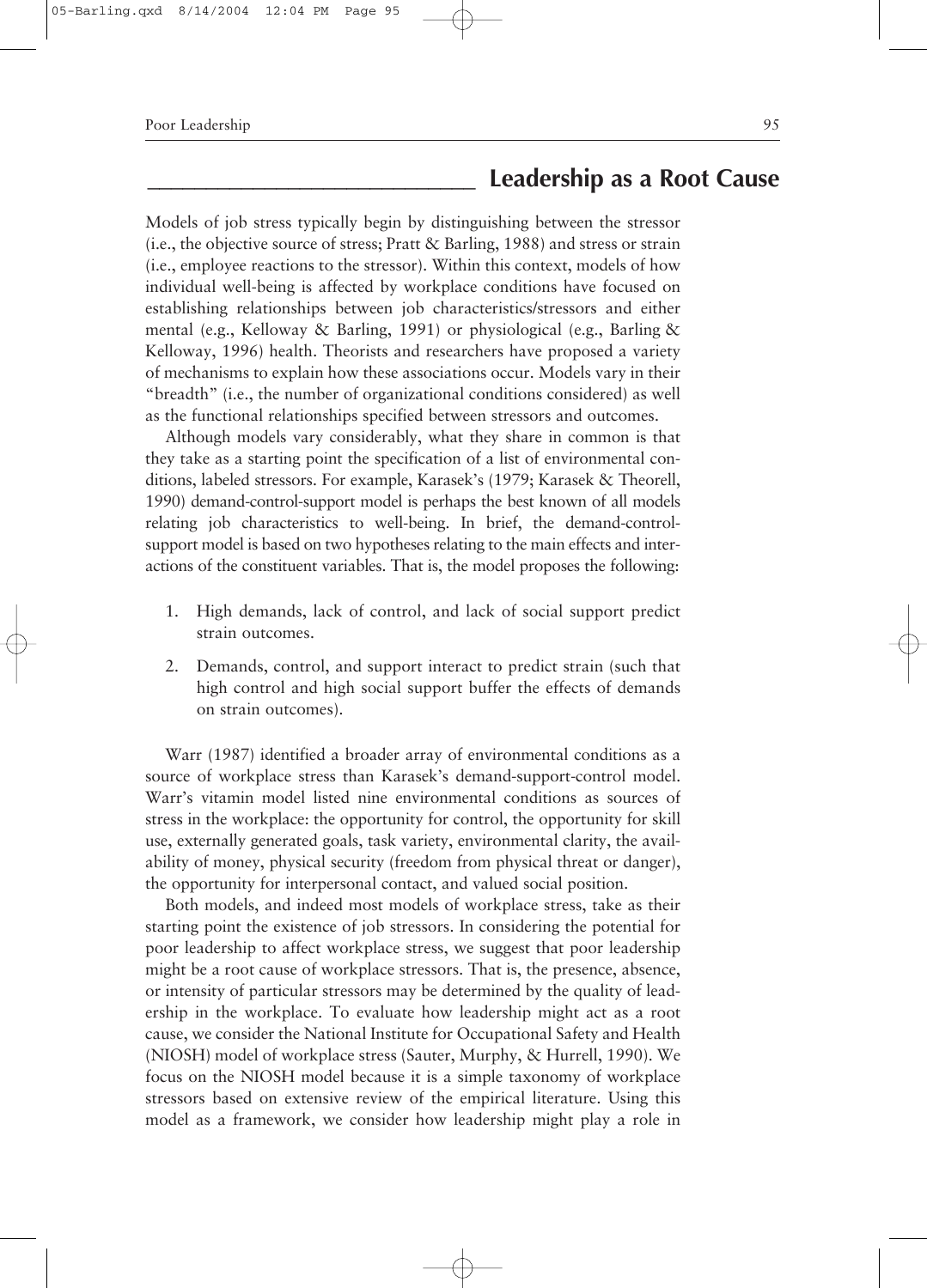creating workplace stress. The workplace stressors identified in the NIOSH model are outlined in the sections that follow. In each case, we consider how leaders may affect the prevalence and impact of the stressor in the workplace.

## *Workload and Work Pace*

The experience of being overworked is not new, and, if anything, some would suggest that it is increasing within particular sectors (Cartwright & Cooper, 1997). The strains associated with being overworked have been found to be uniformly negative across behavioral, psychological, and physiological outcome domains (e.g., Jex & Beehr, 1991). Measures of role overload are empirically linked to assessments of both context-free (e.g., Kelloway & Barling, 1991) and context-specific mental health (see, for example, Frone, Russell, & Cooper, 1992; Posig & Kickul, 2003). Issues of workload and work pace become increasingly important in an environment in which hours of work are increasing. The data suggest that working couples have seen their average work year increase by nearly 700 hours in the past two decades and that up to 30% of the workforce is exhausted by the end of the workday (NIOSH, 2002).

Organizational leadership is clearly linked to workload and pace in most organizations. By establishing the pace of work and the amount of work that is required, and by specifying deadlines, organizational leaders effectively establish workloads and work pace for most individuals. Thus, when leaders set tight deadlines or assign extra tasks without considering existing workloads, they become a source of workplace stress through the experience of overload. To the extent that passive leaders are unaware of the concerns of their employees, they may be less attuned to the amount of work that their employees can reasonably manage and thus endorse a heavy workload or unmanageable work pace. Similarly, abusive leaders who in their actions display little concern for the welfare of their employees may also be more likely to set unreasonable deadlines and workloads than highly effective leaders.

## *Role Stressors (Conflict, Ambiguity, and Interrole Conflict)*

Role conflict exists whenever individuals face incompatible demands from two or more sources. Role ambiguity reflects the uncertainty employees experience about what is expected of them in their jobs; the opposite of role ambiguity would be role clarity. Interrole conflict exists when employees face incompatible demands from two or more roles. The most common form of interrole conflict is work-family conflict in which the demands of work conflict with the roles of parent or spouse. Kelloway and Barling (1991) found that the experience of role stressors at work predicted mental health in the workplace. Considerable research has also now emerged documenting the stressors associated with interrole conflict and, more specifically, work-family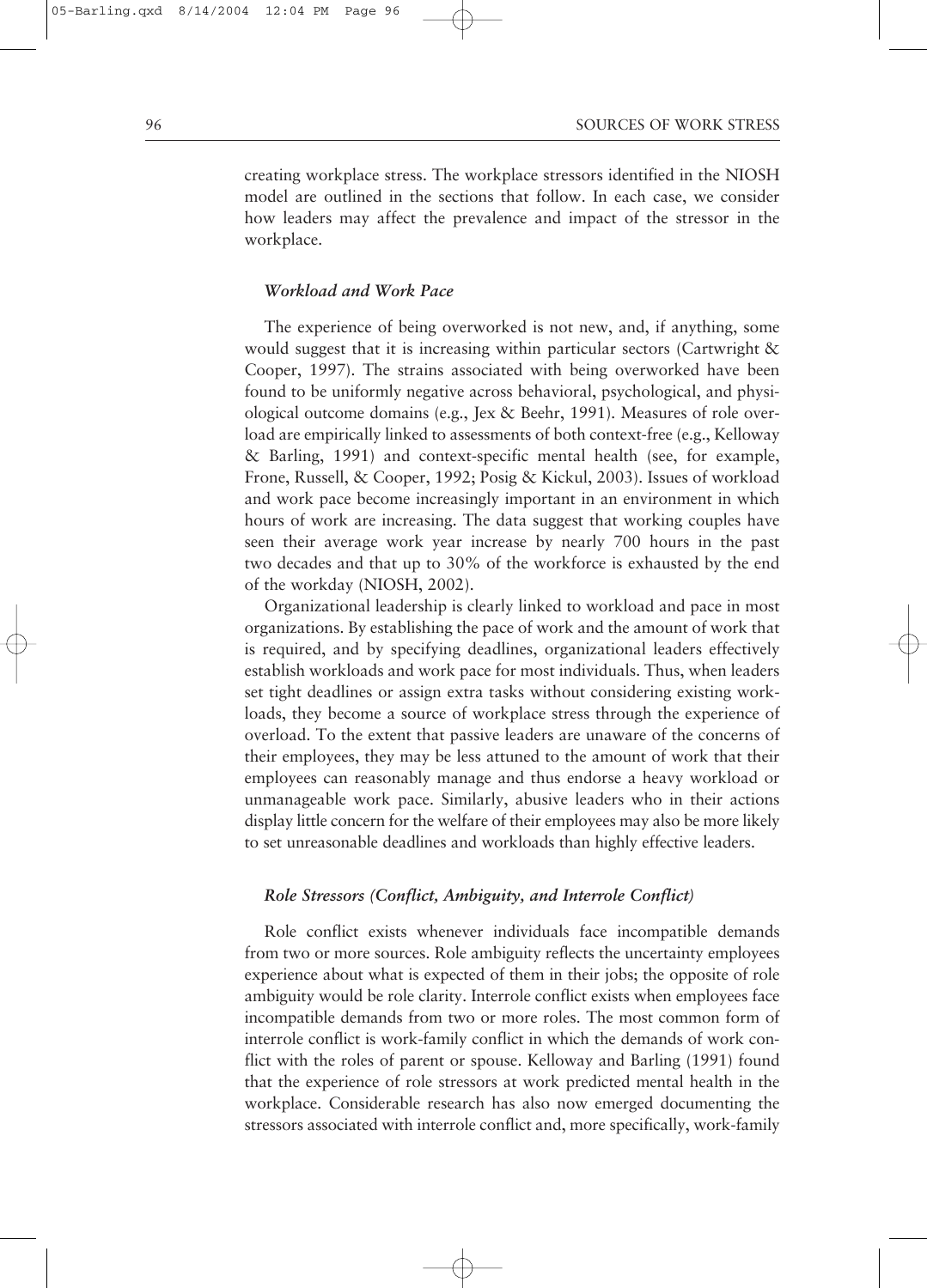conflict (see, for example, Kelloway, Gottlieb, & Barham, 1999; Gignac, Kelloway, & Gottlieb, 1996; Gottlieb, Kelloway, & Martin-Matthews, 1996).

Because organizational leaders are tasked with establishing the expectations for employees, they are a potent source of role expectations for individuals in organizations. Thus, supervisors who fail to establish clear expectations or who promote conflicting goals actively promote increased role stress. Supervisors who establish expectations for long hours in the office may promote work-family conflict. Researchers have long believed managers play a key role in the presence of role ambiguity. Certainly, passive leaders may neither take the time to assure that their employees have clear role descriptions nor even realize that their employees are experiencing any type of role conflict. In many instances, however, researchers have argued that role ambiguity is the variable that might be most readily influenced by managers. Singh and Rhoads (1991) have argued that role ambiguity is most susceptible to managerial intervention in attempts to reduce stress in the workplace.

With respect to abusive leadership, research by Monat, Averill, and Lazarus (1972) suggests that a hostile situation is even more stressful if one does not know when exactly it will occur (i.e., role ambiguity). Temporal uncertainty is yet another avenue by which abusive leaders affect the stress levels of those they lead. Temporal uncertainty refers to an individual's inability to know when a given event or action is likely to occur. Within the context of this discussion, temporal uncertainty refers to the unpredictability of the leader's behavior. This suggests that abusive bosses who have bursts of aggression not only have a direct psychological impact on individuals but also produce a chronic state of stress in workers as workers find themselves always needing to be on guard, not knowing when another outburst will be directed their way. As highlighted by the example at the start of this chapter, the worker is not shocked by his or her boss's escalation in anger but by the unpredictability of the boss's actions during his state of chaos (i.e., throwing a coffee pot out the window).

## *Career Concerns*

Career-related factors such as job insecurity, fear of job obsolescence, under- and overpromotion, and, more generally, concerns about career development have been identified as stressful. For example, in their study of South African miners, Barling and Kelloway (1996) found that job insecurity was associated with both negative affective reactions and raised blood pressure. The importance of job insecurity as a stressor in the workplace is highlighted by observations that the temporary or contingent labor force is rapidly increasing and that job tenure has declined for many workers (NIOSH, 2002).

Recently, the development of the effort-reward imbalance model has focused research attention on the role of organizational rewards as a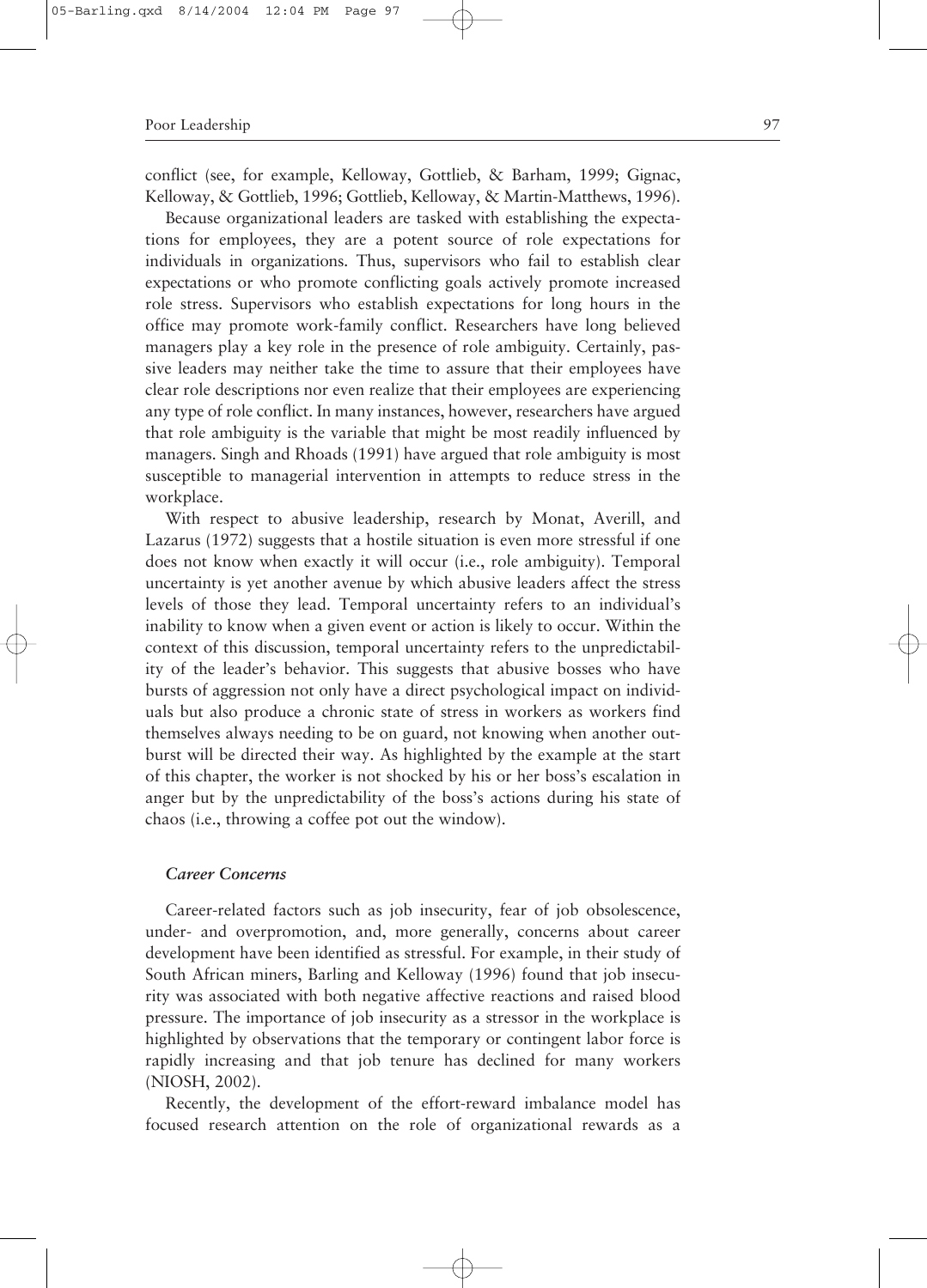psychosocial stressor. Siegrist (1996) proposed the effort-reward imbalance model that essentially suggests that strain results when rewards are not consistent with efforts in work environments. In this view, efforts are described as the strivings of the individual to meet the demands and obligations of the job. Rewards are conceptualized as encompassing financial rewards, esteem rewards, and career rewards, including job security. Similar to its intellectual forebearer, equity theory (Adams, 1965), the effort-reward imbalance theory is based on the notion that individuals attempt to maintain a state of equilibrium and cannot maintain an imbalance between effort and rewards over an extended period of time. Siegrist does, however, involve an individual variable (i.e., overcommitment) to explain potential discrepancies. That is, individuals who are overcommitted to their work may maintain a higheffort, low-reward environment. Eventually, however, this condition will result in ill health (Siegriest, 1996). Initial results using cardiovascular risk as the outcome generally support the model propositions (Peter & Siegrist, 1999). The relative recency of the effort-reward imbalance theory has resulted in a lack of formal evaluation of the theory, although these initial results seem promising.

Organizational leaders are, of course, the primary gatekeepers of organizational reward structures. Indeed the legitimate power (e.g., French & Raven, 1959) of supervisors is closely linked to reward power. Managers have the power to reward subordinates (Yukl & Falbe, 1991) or, alternatively, to deny such rewards. For example, bonuses, merit pay, and career decisions are frequently based on annual performance reviews conducted by organizational leaders (Murphy & Cleveland, 1995; Milliman, Nason, Zhu, & De Cieri, 2002). The empirical data suggest that such ratings are often a function of whether or not supervisors like their subordinates (Lefkowitz, 2000). For example, Scullen, Mount, & Goff (2000) found that over 50% of the variance in performance ratings was attributable to idiosyncratic rating errors—more than twice as much as was attributable to true variation in employee performance.

## *Work Scheduling*

Working rotating shifts or permanent night work results in a disruption of physiological circadian rhythms as well as disrupted social activities and has been identified as a work-related stressor. For example, employees who work nights or overtime report that this affects their mental and physical health outcomes (Ettner & Grzywacz, 2001), and there is a great deal of literature on how to schedule shifts so as to minimize these effects (e.g., Tucker, MacDonald, Folkard, & Smith, 1998). These effects are sufficiently well established to provide the basis for labor law in the European Union that regulates the scheduling of shifts and rest days (International Labour Office, 1988, 1990). On a more macro scale, researchers have examined the effect of scheduling of vacation time (Westman & Eden, 1997) on well-being. Related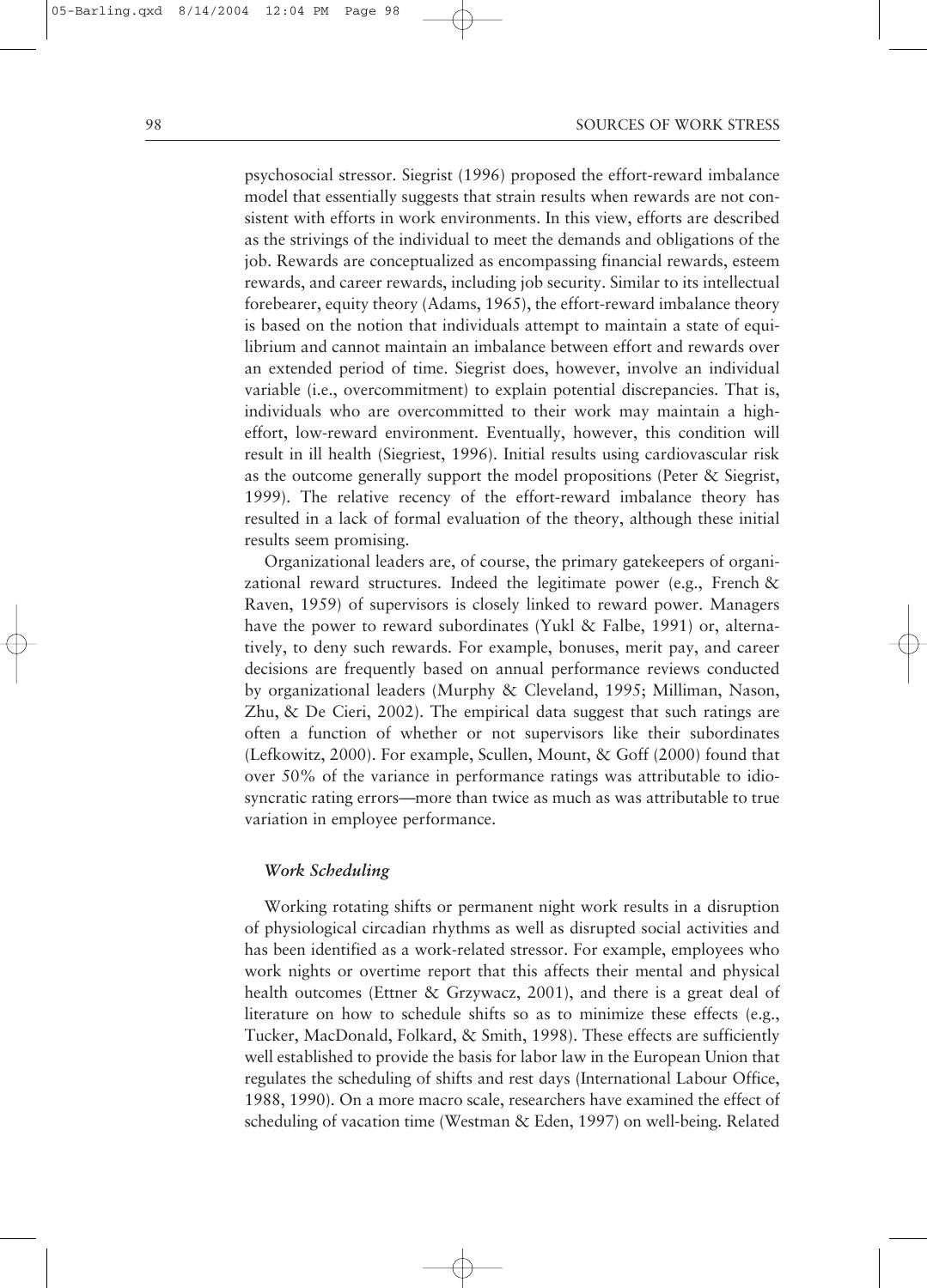to issues of workload and pace, there has been concern expressed about the absolute number of hours required of some employees, particularly trainees and interns who may be required to work excessively long hours during the course of their training (e.g., Bartle & Rodolfa, 1999).

Again, in many organizations, shift schedules are drawn up by those in organizational leadership roles, and supervisors can create or minimize stress by adjusting how they schedule shifts. Decisions as to when to require overtime or who is required to work overtime are also frequently left to managers and supervisors. To that extent, individuals who report to passive or abusive leaders may not receive optimal work scheduling options, as these leaders are likely less aware of or concerned about the importance of work scheduling for the well-being of individual employees.

#### *Interpersonal Relations*

Poor interpersonal relations in the workplace are consistently identified as a source of stress. Conversely, having well-established sources of social support (i.e., receiving support from coworkers and supervisors) may actually reduce the effects of other workplace stressors (House, 1981). As we previously reviewed, leaders who are abusive, aggressive, or punitive are a clear source of stress for individuals in the workplace. However, such behaviors by a supervisor may also lead to individuals becoming isolated or rejected by the work group. That is, in order to win favor with, or avoid being a victim of, an abusive supervisor, coworkers may harass, exclude, or engage in "mobbing" (Schuster, 1996) coworkers.

Supervisors may also affect well-being through their impact on interactional injustice. Interactional injustice refers to the perceptions of low-quality interpersonal treatment experienced by individuals within a work environment (Bies, 2001). A sample of behaviors exhibited by a supervisor that could be perceived as interactional injustice may include not paying attention to subordinates' concerns, not displaying any empathy for an employee's quandary, not treating employees in a fair manner, betraying confidences, and not interacting with employees in a civil manner. These examples are by no means exhaustive but are examples of forms of injustice that share the common thread of being interpersonal in nature and at the dyadic level. Although the other two forms of injustice (procedural and distributive) have received more empirical scrutiny, Mikula, Petrik, and Tanzer (1990) report findings that a large portion of perceived injustices concern the manner in which people were treated interpersonally rather than the procedural or distributive elements in a job.

Organizational scholars have empirically linked justice evaluations to a host of organizational outcomes such as organizational citizenship (Skarlicki & Latham, 1996), job satisfaction (Parker, Baltes, & Christiansen, 1997), and retaliation (Skarlicki, Folger, & Tesluk, 1999). However, research into the relationship between interactional justice and employee health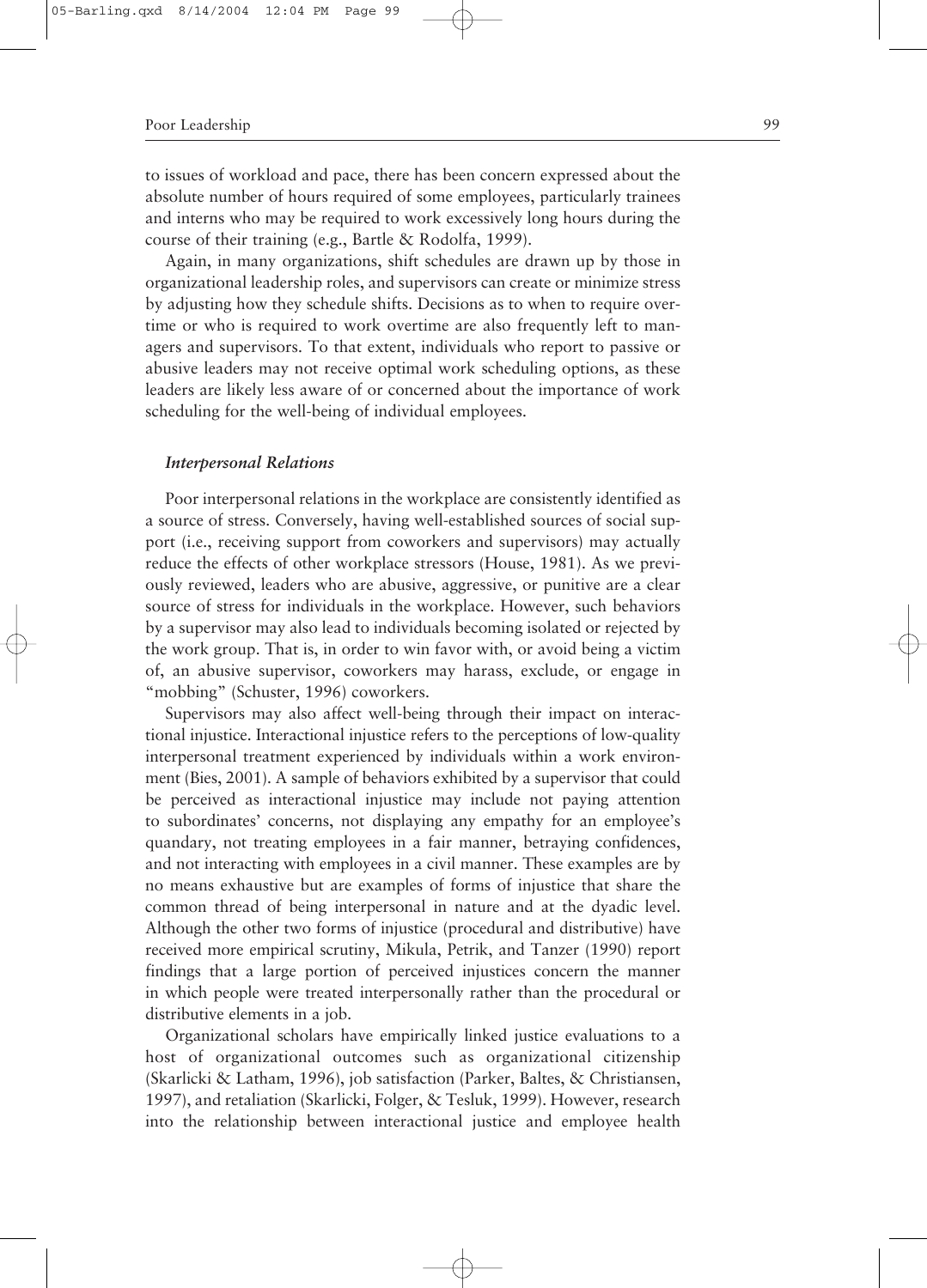variables is lacking (Elovainio, Kivimaki, & Helkama, 2001). Articles do exist, however, that link these two variables through indirect mechanisms. Thus, drawing on this thin literature, we reason supervisor interactional injustice to have negative impact on employee stress. More specifically, we propose that abusive supervisors through unjust interactions negatively affect employees' pride and self-esteem, which serially affects the level of stress they encounter at work.

Subordinates who experience interactional justice come to trust and respect their leaders. We argue that this, in turn, is likely to result in highquality relationships with their supervisors, which will have positive effects on employees' psychological well-being and performance on the job. A metaanalysis exploring this proposition found high-quality relationships between supervisor and follower to be positively correlated to job performance, satisfaction with supervision, overall satisfaction, commitment, lack of role conflict, and low turnover intentions (Gerstner & Day, 1997). Conversely, when passive or abusive supervisors behave in an unjust manner, employees may deem these interactional injustices to be a breach of the psychological contract. These employees, in turn, are more likely to feel stress and anger and be moved to retaliate (see Rousseau, 1995).

## *Job Content and Control*

As phrased by Sauter et al. (1990, p. 1153), "narrow, fragmented, invariant and short-cycle tasks that provide little stimulation, allow little use of skills or expression of creativity and have little intrinsic meaning for workers" are considered as stress provokers in the NIOSH content model of workplace stressors. There is now substantial evidence that job characteristics such as skill use, skill variety, and autonomy are associated with both motivation and individual mental health (Fried & Ferris, 1987; Hackman & Oldham, 1980; Kelloway & Barling, 1991; Parker & Wall, 1998). Because organizational leaders are responsible for job design and task assignment, they have the potential to influence the content of jobs. Perhaps most significantly, supervisors and managers directly affect the amount of control experienced by employees.

The notion that personal control is beneficial to psychological and physiological well-being is not new. Organizational scholars have confirmed repeatedly the convincing relationship between job control and health and lack of job control and ill health (e.g., Bosma, Stransfeld, & Marmot, 1998; Shirom, Melamed, & Nir-Dotan, 2000; Tetrick, Slack, DaSilva, & Sinclair, 2000).

Control, autonomy, and decision latitude are increasingly referred to, often interchangeably, as organizational practices that promote job performance. Within research circles, control has long been regarded as a critical element in job redesign research to promote performance (Hackman & Oldham, 1980) and worker mental health (Wall & Clegg, 1981). Not surprisingly, the role of job control in stress-strain process has been receiving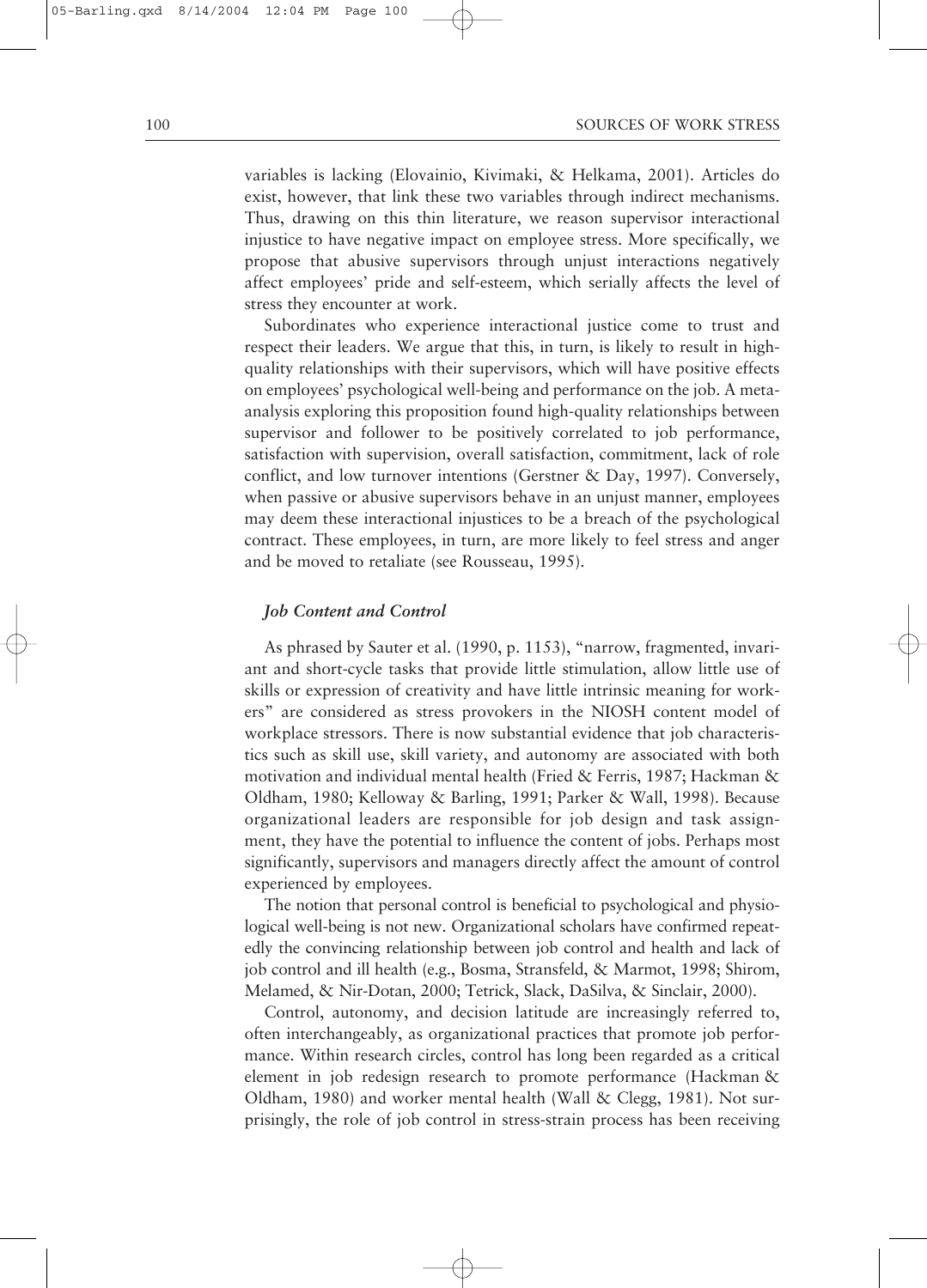increased investigation. The primary impetus for this line of research has largely been a result of Karasek's (1979) demand-control-support model. Karasek and Theorell (1990) argue that a healthy workplace is one where the worker's level of demand on the job is met with appropriate levels of control, promoting growth and development on the job. Conversely, a job in which demands are high and control is low is posited to result in job strain and burnout. Empirical findings, however, have not supported a moderating pattern between job control and employee health (Pomaki & Maes, 2002). Nonetheless, increasing empirical evidence accumulates in the literature on the importance of job control in promoting well-being (see Karasek & Theorell, 1990).

Although certain organizational level policies restrain the amount of control one has on the job (Thomas & Ganster, 1995), following Karasek and Theorell's (1990) model, we argue that an employee's immediate supervisor, given behavioral and psychological proximity to his or her followers, has a vast influence on an employee's perceived level of job control. Given that passive leaders either avoid the responsibilities of their position or only step in during crisis situations, it is unlikely that they will take the necessary time to engage in a stress prevention strategy such as attempting to positively influence an employee's perception of control. With respect to abusive supervisors who occupy an immediate leadership role, we suggest that their unique position may enable them to significantly limit employees' job control across two areas—*environmental control* and *perceived control*.

Environmental control refers to the measure of alternatives the employee is given by the supervisor, the organization, or the immediate work environment (Spector, 1998). In most instances, the specified amount of control remains at the discretion of the employee's immediate supervisor. For instance, Johansson, Aronsson, and Lindstrom (1978) found that jobs that taxed employees' cognitive ability while giving employees little control of the pace of work (machine controlled) resulted in increased health disorders, job strain, and job dissatisfaction. Abusive leaders exert tight control over their environment (Offermann & Hellmann, 1996), and by controlling their environment, they are able to control the people within it. It is this control these types of leaders mobilize in abusing their power. Environments in which leaders are granted the power to control work demands present an ideal situation for abusive supervisors to exercise their power. Perceived control is a measure of the alternatives individuals believe they have (Spector, 1998). It is possible, even with control, for the individual to perceive the situation to be out of control. For instance, Steers and Rhodes (1978) have shown a small degree of absenteeism to be healthy for an organization as it allowed employees to temporarily escape the stressful conditions. Many organizations subscribe to this notion and have set policies that allow employees to be absent from work when they feel it is needed, for example, for family or personal responsibilities. Nonetheless, individuals may not trust management (Kramer, 1999) enough to exercise their control, instead fearing that they might be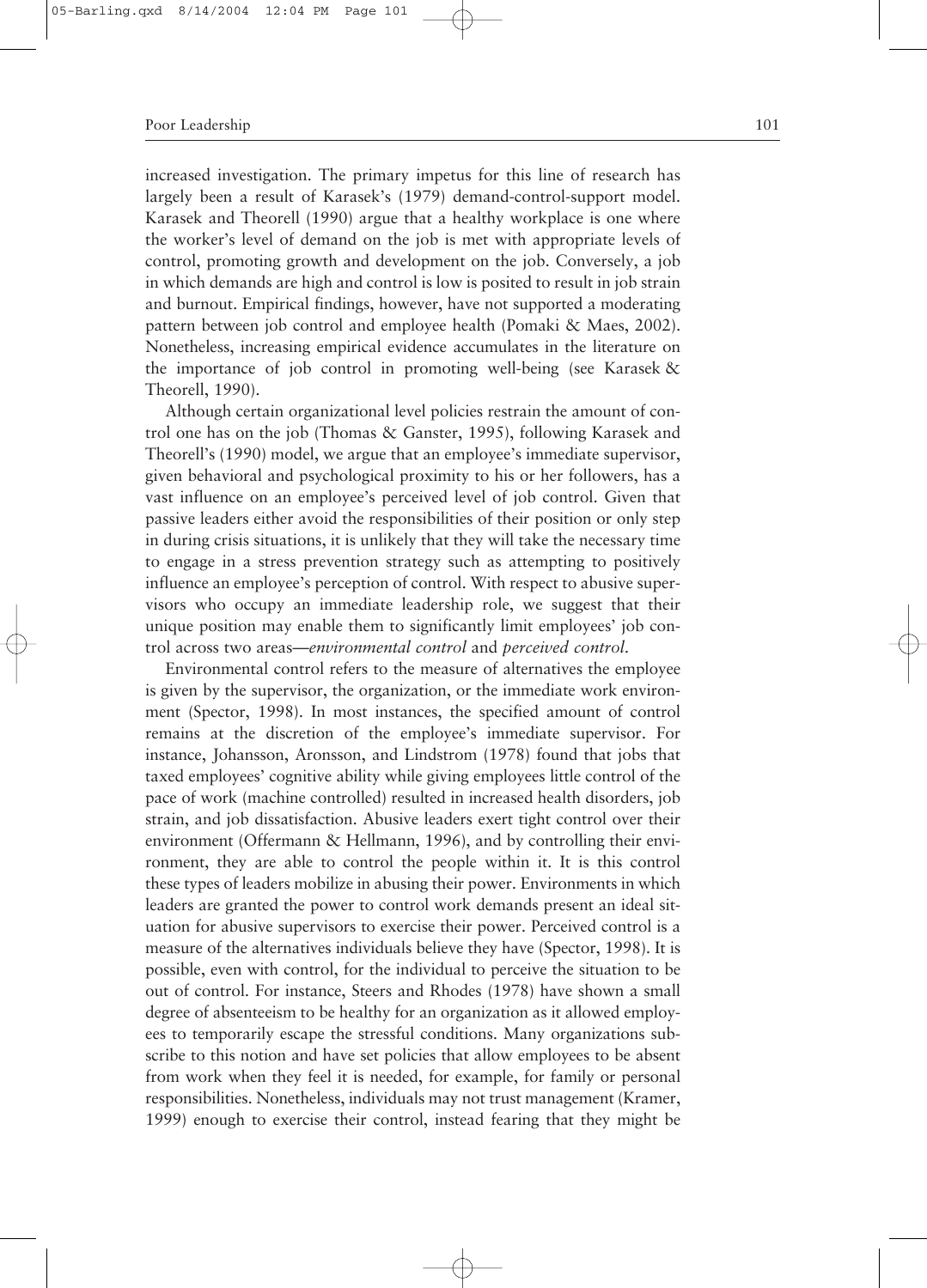disciplined or punished. In a relationship that is already characterized by power and status differences, employees who have to deal with abusive supervisors may, out of distrust or fear, choose not to approach them.

In addition, individuals may also feel low job control when they lack self-efficacy. Self-efficacy (a form of perceived control) refers to a person's conviction that he or she can accomplish a certain task successfully (Bandura, 1997). Given the ability to change the pace of work, work environment, or resources, an individual with low self-efficacy will likely feel incapable of accomplishing the work. This problem is compounded when this same individual reports to an abusive or passive supervisor. Given that an individual's self-efficacy can be influenced by words and actions directed at the individual (Bandura, 1997), verbally abusive supervisors who constantly put down their workers are most likely to have an adverse effect on their employees' self-efficacy. Passive leaders, relative to transformational leaders, are often out of touch with the needs of their employees. To that extent, they will be less likely to engage in encouraging conversations and provide the type of positive feedback that may elevate an employee's self-esteem. In either case, when employees are faced with a job-related setback and must take control, their run-down self-efficacy will make this an arduous task.

Parkes, Mendham, and von Rabenau (1994) found that a job that entails high demands but low control prompts ill health in employees only when support is low. This suggests that in jobs where there is an inherently high level of demands and low control and in jobs where supervisors have little influence on job demands or control, the amount of support extended by the supervisor to the employees has the potential to help cushion the psychological and physiological impact of the work environment. Thus, it is not hard to imagine an unskilled leader in this situation (a) failing to recognize employees' struggle in coping with a high-demand, low-control job, and consequently (b) failing to extend the necessary support for the employees in such jobs. Drawing on past research (Tepper, 2000), it is also conceivable that abusive supervisors, recognizing employees' struggle with the work conditions, intentionally withdraw support for their employees as a form of passive aggression toward them (Neuman & Baron, 1998).

# **Lack of Supervisor Social Support \_\_\_\_\_\_\_\_\_\_\_\_\_\_\_\_\_\_\_\_\_\_**

A plethora of studies have repeatedly illustrated that individuals who have a network of family and friends for psychological or material support show evidence of greater physical and psychological well-being than those who lack this network (Gottleib, 1981). Moreover, social support has been established to be a causal agent in the well-being of individuals (House, 1981). Although the importance of social support has been established in the literature, the process by which it influences psychological well-being remains to be clarified. One proposition argues that social support "buffers" individuals from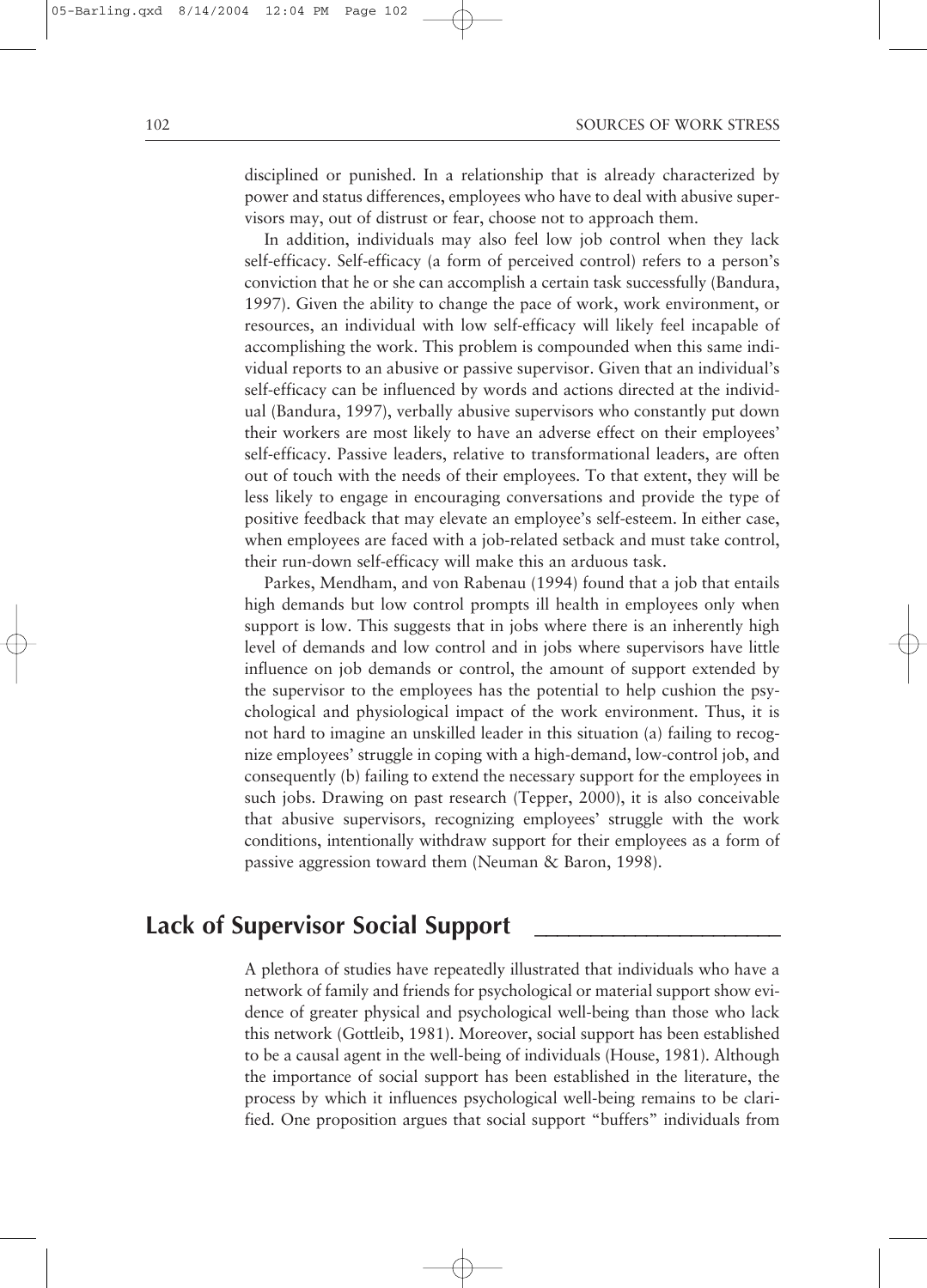the damaging effects of stress. Thus, the ability to rely on social resources helps individuals gird themselves for life's stressful events (Cohen & McKay, 1984). The alternate proposition argues that irrespective of stressful events, a rich social support network provides individuals with regular positive interactions, stability, and relational rewards. These positive experiences collectively help individuals avoid many of the negative experiences that could result in increased stress (Wills, 1985). Review of the literature suggests that both models are accurate in varying degrees (Cohen & Wills, 1985).

Similar interpersonal relational networks that individuals rely on for social support are also evident within a work arena. The social relationships that occur within a workplace have far-reaching impact on the individual's mental and physical well-being. For many, the importance of this social support is not appreciated until retirement. The findings of Bosse, Aldwin, Levenson, Workman-Daniels, & Ekerdt (1990) suggest that for many workers the most meaningful friendships they look to for social support are those formed at work; and the importance of workplace-based social support extends into periods of unemployment (Jackson, 1986). Not surprisingly, an abundance of empirical studies have highlighted the importance of social support within a work environment (Armeli, Eisenberger, Fasolo, & Lynch, 1998; Dignam, Barrera, & West, 1986; Dormann & Zapf, 2002). Although the evidence for a low degree of social support having a direct effect on stress is more convincing within an organizational context than that of a buffering effect of a high degree of support, a leader's social support (or the lack thereof) will have both a direct and indirect effect on followers. The assumption that leaders exert both direct and indirect effects seems reasonable given the meta-analysis findings by Viswesvaran, Sanchez, and Fisher (1999) that suggest social support has both a direct and an indirect effect on the stressorstrain relationship.

Although we acknowledge the continuing discourse among researchers on what exactly constitutes "social support" (Payne & Jones, 1987), given the short length of this chapter and our focus on leadership, we use one frequent definition of social support in explaining how leaders extend social support to their followers. Using House's (1981) classification, we argue that leaders have the responsibility for providing instrumental support (taskspecific help), emotional support (empathy, affect, and comfort), informational support (awareness, advice, and directives), and appraisal support (feedback, suggestions, and encouragement). Abusive leaders not only fail to provide social support to buffer stressful conditions but neglect to provide the bare amount of support that followers desire to function without stress. For example, an abusive leader may fail to help an overworked follower by reducing the task load (instrumental support). Similarly, this same leader may fail to provide much needed empathy for an employee coping with bereavement (emotional support), fail to provide the necessary safety directives to carry out tasks in a safe manner (informational support), and fail to motivate and engage followers in their jobs (appraisal support). Passive leaders are also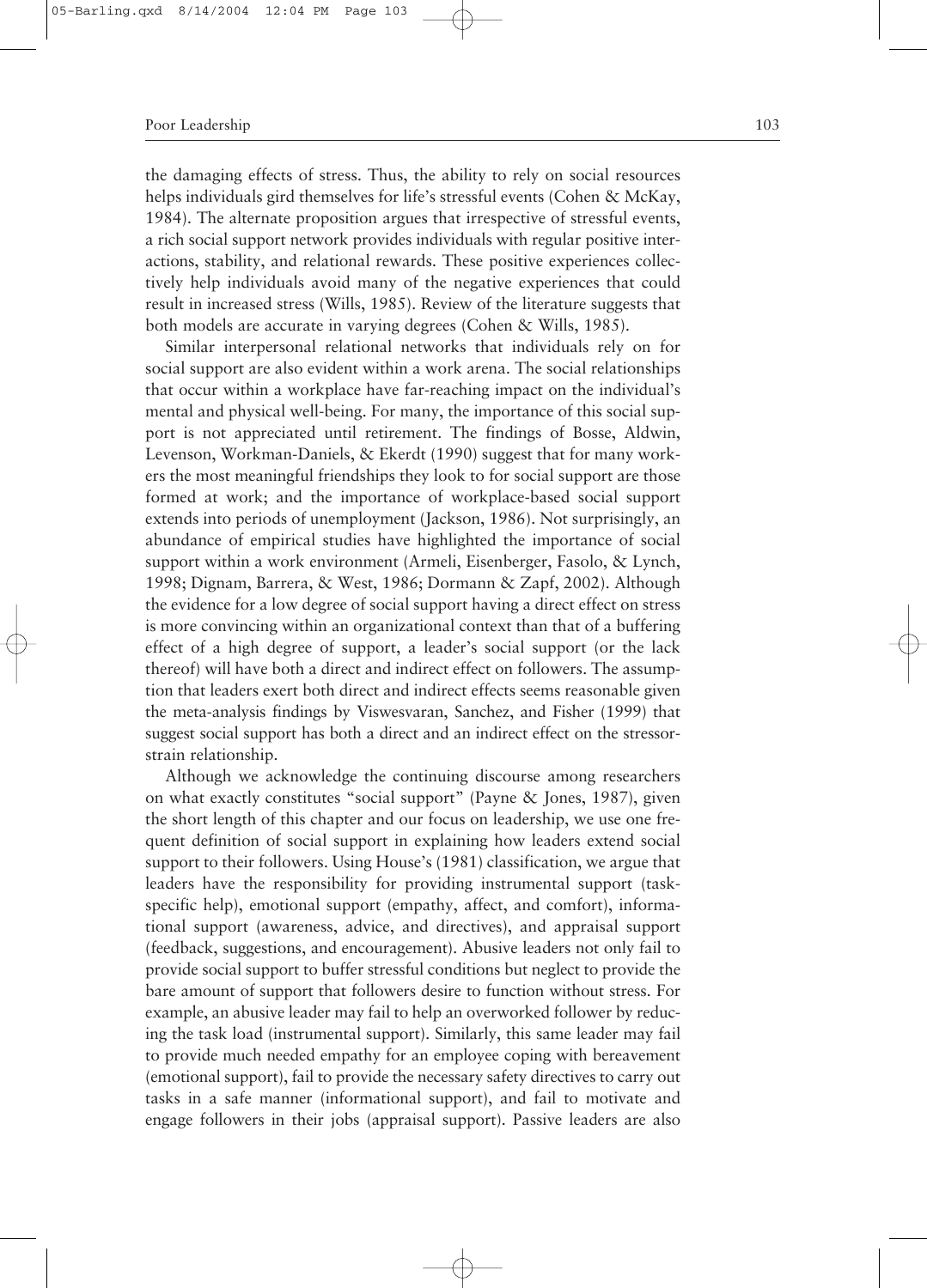unlikely to provide adequate social support for their employees. Given that they avoid the responsibilities of their role until serious issues come to their attention, it is conceivable that they will often be unaware that their employees need social support, be it emotional, informational, instrumental, or appraisal in nature. For instance, consider the case of a passive supervisor who does not provide instrumental help to an overworked employee because that leader is not paying attention to the demands in the workplace. This lack of social support, either individually or collectively, has far-reaching effects on the levels of employee stress.

Cummings (1990) provided early evidence of the importance of supervisory social support. Examining employed graduate and undergraduate students, Cummings (1990) found that supervisory social support buffered the effects of occupational stress and its effects on job dissatisfaction. This effect was even more pronounced in supervisor-employee relationships in which the employee valued the relationship. Extending this further, accumulating evidence suggests that supervisor social support is potentially most vital in occupations that are inherently stressful. Karlin, Brondolo, and Schwartz (2003) studied New York City traffic enforcement agents, individuals who have the stressful job of issuing parking violations to motorists, who often greet agents with insults and threats. In such a stress-provoking job, the study found that immediate supervisor support to be negatively correlated with systolic blood pressure.

Additionally, and also discouraging to workers, abusive leaders pose a double threat to employee stress. Barling, Bluen, and Fain's (1987) findings suggest that the support extended to employees is most effective when the source of support originates from within the same realm as the stressor. Barling and colleagues found social support from immediate supervisors to be more effective than family support following an acute disaster. That is, if the source of stressor is the work environment, supervisors are in a favorable position to have the largest positive impact on this stressor through their supervisory social support. However, support received from a supervisor may not be beneficial when the supervisor is perceived to be the source of the stress (e.g., MacEwen & Barling, 1988), and the presence of abusive supervision or tyrannical leadership may thus be expected to exert significant negative effects on employee well-being.

Thus, with longer working hours, shorter contracts, and a culture of downsizing (Tetrick & Barling, 1995) all adding to job-related stress, the need for efficient leaders who can afford their followers the necessary social support to confront their work environments is critical.

# **Epilogue \_\_\_\_\_\_\_\_\_\_\_\_\_\_\_\_\_\_\_\_\_\_\_\_\_\_\_\_\_\_\_\_\_\_\_\_\_\_\_\_\_\_\_\_\_**

Consistent evidence has now accumulated on the weight of key variables in the promotion of employee stress. Interpersonal relations, job scheduling,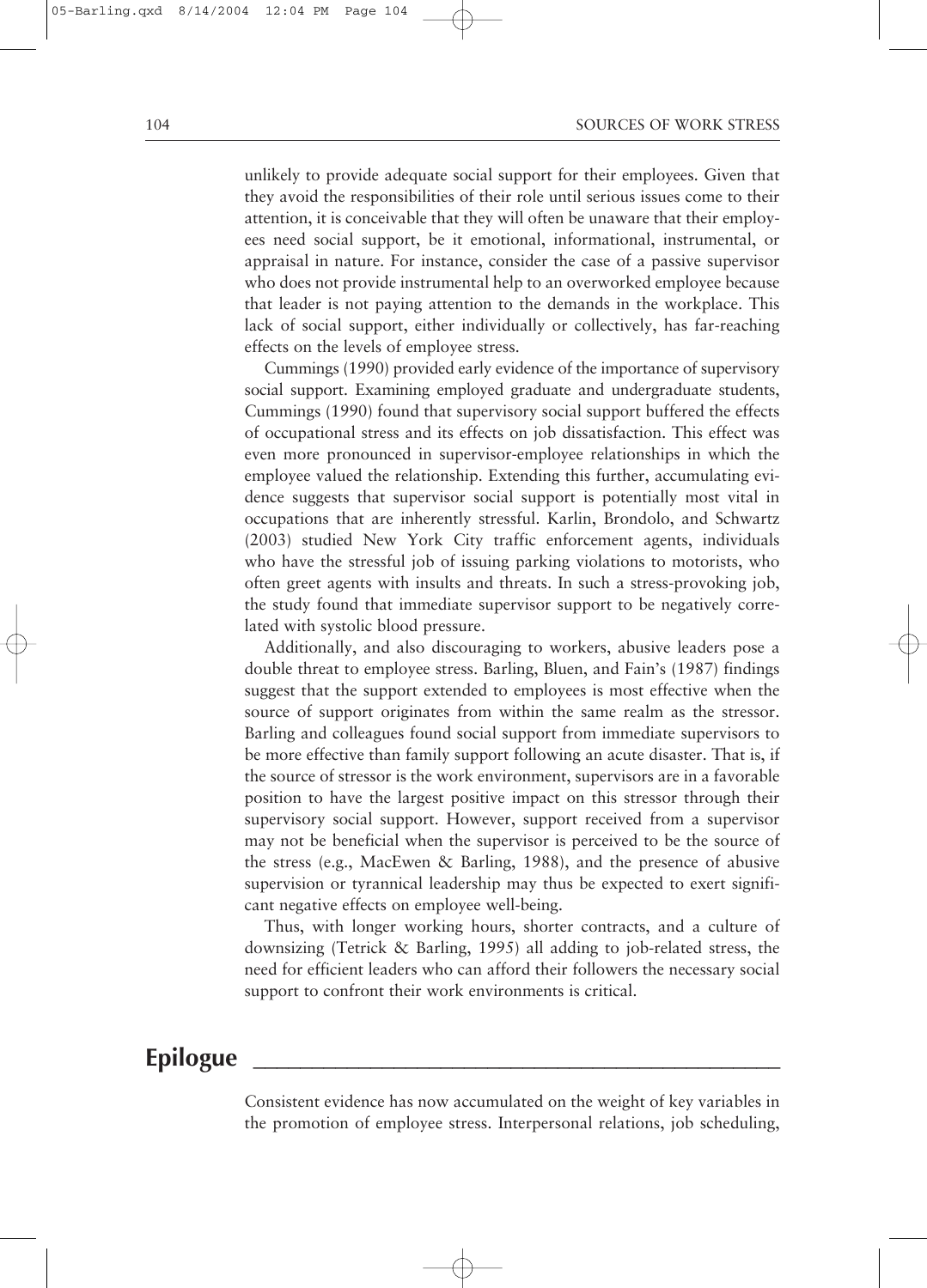job control and content, lack of supervisor social support, career concerns, workload and pace, and role stressors magnify the presence or degree of stress among workers (Sauter et al., 1990). Leaders in their central roles are granted the power to influence all these variables. This power and resulting influence on employees is often underestimated by leaders (Offermann & Hellmann, 1996) and has often resulted in detrimental effects on employee well-being. The management of employees and their well-being is more crucial in our workplace since 9/11 (Dutton, Frost, Worline, Lilius, & Kanov, 2002; Frost, 2003).

In this chapter, we have outlined the ways in which poor leadership is related to workplace stress. In doing so, we first engaged in a discussion of what constitutes poor leadership. In particular, we concluded that leaders who are passive or abusive may have a negative impact on the health and well-being of their employees. Abusive leaders are those who act in an overly punitive or aggressive manner. Passive leaders are those individuals who do not demonstrate the necessary abilities for a leadership role and often fail to live up to their responsibilities. We suggest that poor leaders contribute to the experience of stress among their employees in two main ways. First, poor leadership by itself is likely a source of stress for the individuals who report to them. Additionally, poor leaders are likely to create a work environment that is rife with other work stressors such as lack of control and heavy workloads. Taken together, these points suggest that leadership has a pervasive effect on stress and well-being in the workplace.

In light of the direct connections we have drawn between the qualities of organizational leaders and the prevalence of stressors in the workplace, we encourage both researchers and practitioners to explore more fully the nature of the relationship between leadership and stress. Clearly, leaders influence the amount of stress that employees experience. Given that stress is a pervasive and expensive organizational problem, with some estimates suggesting that employee stress costs organizations \$150 billion per year, we encourage a program of work that investigates leadership training as a primary stress-prevention strategy. For example, research suggests individuals can be successfully trained in transformational leadership (Barling et al., 1996). If individuals can acquire more active and appropriate leadership behaviors, we suggest that employee stress will be lessened and employee well-being improved.

# **\_\_\_\_\_\_\_\_\_\_\_\_\_\_\_\_\_\_\_\_\_\_\_\_\_\_\_\_\_\_\_\_\_\_\_\_\_\_\_\_\_\_ References**

Adams, J. S. (1965). Inequity in social exchange. In L. Berkowitz (Ed.), *Advances in experimental social psychology* (Vol. 2, pp. 267–299). New York: Academic.

Armeli, S., Eisenberger, R., Fasolo, P., & Lynch, P. (1998). Perceived organizational support and police performance: The moderating influence of socioemotional needs. *Journal of Applied Psychology, 83*(2), 288–297.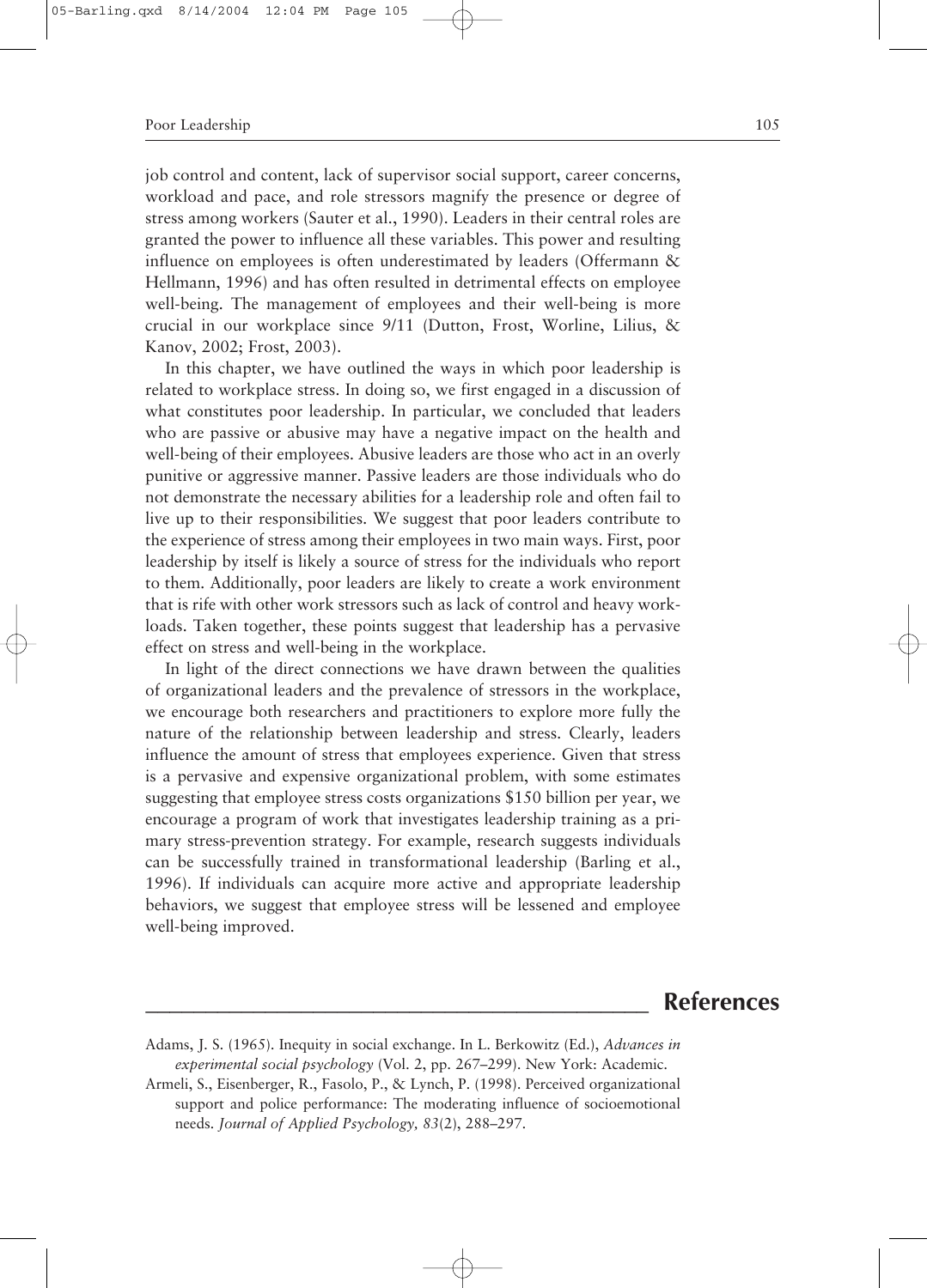- Ashforth, B. (1997). Petty tyranny in organizations: A preliminary examination of antecedents and consequences. *Canadian Journal of Administrative Sciences, 14*, 1173–1182.
- Atwater, L. E., Dionne, S. D., Camobreco, J. F., Avolio, B. J., & Lau, A. (1998). Individual attributes and leadership style: Predicting the use of punishment and its effects. *Journal of Organizational Behavior, 19,* 559–576.
- Bandura, A. (1997). *Self-efficacy: The exercise of control*. New York: W. H. Freeman.
- Barling, J., Bluen, S. D., & Fain, R. (1987). Psychological functioning following an acute disaster. *Journal of Applied Psychology, 72,* 683–690.
- Barling, J., & Kelloway, E. K. (1996). Job insecurity and health: The moderating role of workplace control. *Stress Medicine, 12,* 253–260.
- Barling, J., Loughlin, C., & Kelloway, E. K. (2002). Development and test of a model linking safety-specific transformational leadership and occupational safety. *Journal of Applied Psychology, 87,* 488–496.
- Barling, J., Rogers, A. G., & Kelloway, E. K. (2001). Behind closed doors: In-home workers' experience of sexual harassment and workplace violence. *Journal of Occupational Health Psychology, 6,* 255–269.
- Barling, J., Weber, T., & Kelloway, E. K. (1996). Effects of transformational leadership training on attitudinal and financial outcomes: A field experiment. *Journal of Applied Psychology, 81,* 827–832.
- Bartle, D. D., & Rodolfa, E. R. (1999). Internship hours: Proposing a national standard. *Professional Psychology: Research and Practice, 30,* 420–422.
- Bass, B. M. (1985). *Leadership and performance beyond expectations*. New York: Free Press.
- Bass, B. M. (1990). From transactional to transformational leadership: Learning to share the vision. *Organizational Dynamics, 18*(3), 19–31.
- Bass, B. M., & Avolio, B. J. (1990). *Transformational leadership development: Manual for the Multifactor Leadership Questionnaire*. Palo Alto, CA: Consulting Psychologists Press.
- Bass, B. M., & Avolio, B. J. (1994). *Improving organizational effectiveness through transformational leadership.* Thousand Oaks, CA: Sage.
- Bass, B. M., & Avolio, B. J. (1997). *Full range leadership development: Manual for the Multifactor Leadership Questionnaire*. Palo Alto, CA: Mind Garden.
- Bies, R. J. (2001). Interactional (in)justice: The sacred and the profane. In J. Greenberg & R. Cropanzano (Eds.), *Advances in organizational justice* (pp. 89–118). Palo Alto, CA: Stanford University Press.
- Bosma, H., Stansfeld, S. A., & Marmot, M. G. (1998). Job control, personal characteristics, and heart disease. *Journal of Occupational Health Psychology, 3,* 402–409.
- Bosse, R., Aldwin, C. M., Levenson, M. R., Workman-Daniels, K., & Ekerdt, D. (1990). Differences in social support among retirees and workers: Findings from the normative aging study. *Psychology and Aging, 5,* 41–47.
- British Broadcasting Company (BBC). (2003, June 23). Unfair bosses raise blood pressure. Retrieved June 2003 from http://news.bbc.co.uk/1/hi/ health/3012546.stm
- Bycio, P., Hackett, R. D., & Allen, S. J. (1995). Further assessment of Bass' (1985) conceptualization of transactional and transformational leadership*. Journal of Applied Psychology, 80,* 468–478.
- Cartwright, S., & Cooper, C. L. (1997). *Managing workplace stress.* Thousand Oaks, CA: Sage.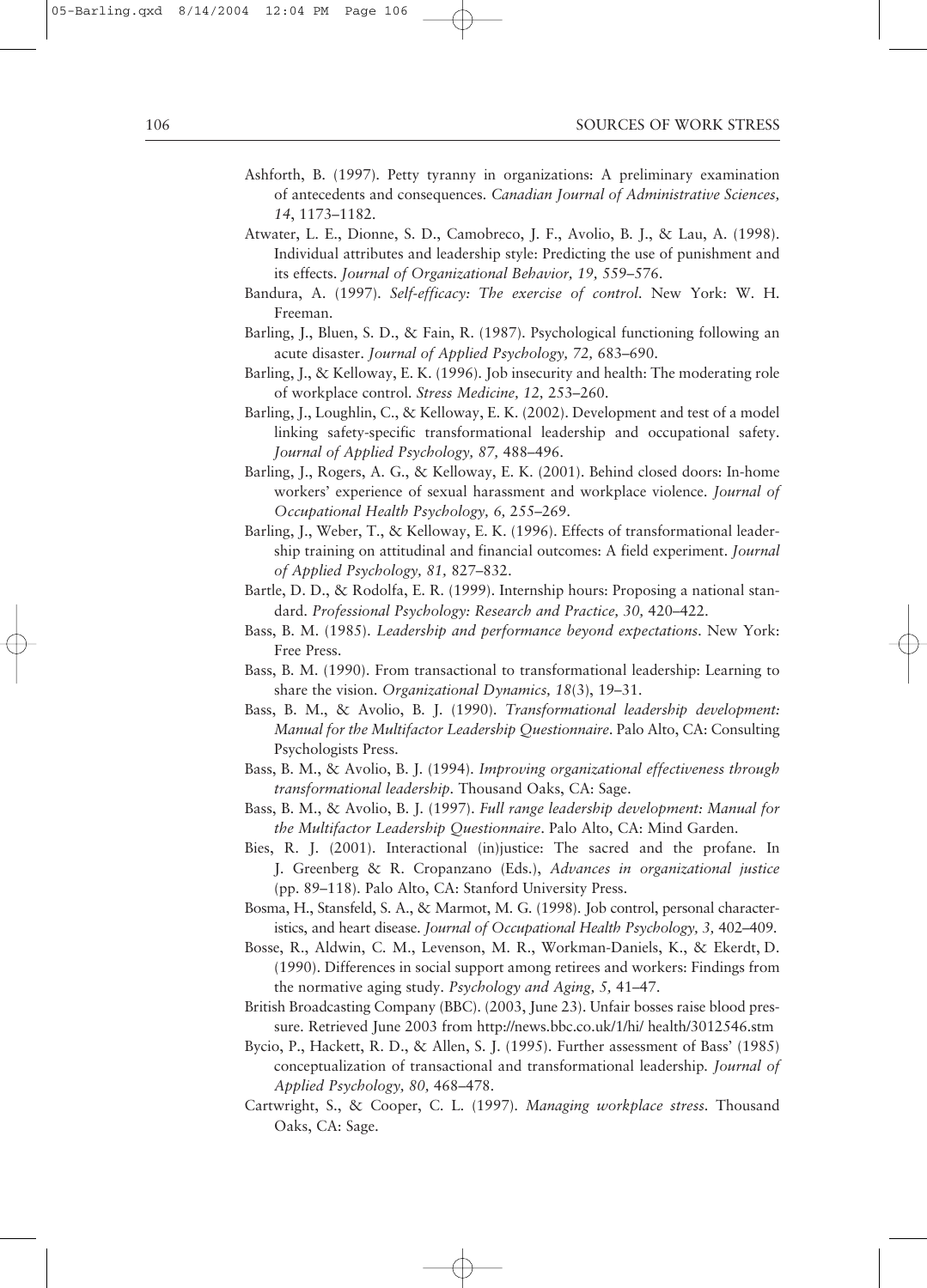- Cohen, S., & McKay, G. (1984). Social support, stress and the buffering hypothesis: A theoretical analysis. In A. Baum, J. E. Singer, & S. E. Taylor (Eds.), *Handbook of psychology and health* (Vol. 4, pp. 253–267). Hillsdale, NJ: Lawrence Erlbaum.
- Cohen, S., & Wills, T. A. (1985). Stress, social support, and buffering hypothesis. *Psychological Bulletin, 98,* 310–357.
- Cummings, R. C. (1990). Job stress and the buffering effect of supervisory support. *Group and Organizational Studies, 15,* 92–104.
- Day, R. C., & Hamblin, R. L. (1964). Some effects of close and punitive styles of supervision. *American Journal of Sociology, 69,* 499–510.
- Dekker, I., & Barling, J. (1998). Personal and organizational predictors of workplace sexual harassment of women by men. *Journal of Occupational Health Psychology, 3,* 7–18.
- Den Hartog, D. N., Van Muijen, J. J., & Koopman, P. (1997). Transactional versus transformational leadership: An analysis of the MLQ. *Journal of Occupational and Organizational Psychology, 70,* 19–34.
- Dignam, J. T., Barrera, M., & West, S. G. (1986). Occupational stress, social support, and burnout among correctional officers. *American Journal of Community Psychology, 14*(2), 177–193.
- Dormann, C., & Zapf, D. (2002). Social stressors at work, irritation, and depressive symptoms: Accounting for unmeasured third variables in a multi-wave study. *Journal of Occupational and Organizational Psychology, 75*(1), 33–58.
- Dupre, K., Inness, M., Connelly, C., Barling, J., & Hoption, C. (2003). *Predicting teenagers' workplace aggression*. Manuscript submitted for publication.
- Dutton, J. E., Frost, P. J., Worline, M. C., Lilius, J. M., & Kanov, J. M. (2002, January). Leadership in times of trauma. *Harvard Business Review,* 55–61.
- Einarsen, S. (1999). The nature and causes of bullying at work. *International Journal of Manpower, 20,* 16–27.
- Elovainio, M., Kivimaki, M., & Helkama, K. (2001). Organizational justice valuations, job control, and occupational strain*. Journal of Applied Psychology, 86,* 418–424.
- Ettner, S. L., & Grzywacz, J. G. (2001). Workers' perceptions of how jobs affect health: A social ecological perspective. *Journal of Occupational Health Psychology, 6,* 101–113.
- Fitzgerald, L. F., Drasgow, F., Hulin, C. L., Gelfand, M. J., & Magley, V. J. (1997). Antecedents and consequences of sexual harassment in organizations: A test of an integrated model. *Journal of Applied Psychology, 82,* 578–589.
- French, J. R. P., & Raven, B. (1959). The bases of social power. In D. Cartwright (Ed.), *Studies in social power*. Ann Arbor, MI: Institute for Social Research.
- Fried, Y., & Ferris, G. R. (1987). The validity of the job characteristics model: A review and meta-analysis. *Personnel Psychology, 40,* 287–322.
- Frone, M. F., Russell, M., & Cooper, M. L. (1992). Antecedents and outcomes of work-family conflict: Testing a model of the work-family interface. *Journal of Applied Psychology, 77,* 65–78.
- Frost, P. J. (2003). *Toxic emotions at work: How compassionate managers handle pain and conflict*. Cambridge, MA: Harvard Business School Press.
- Fullagar, C., McCoy, D., & Schull, C. (1992). The socialization of union loyalty. *Journal of Organizational Behavior, 13,* 13–26.
- Garman, A. N., Davis-Lenane, D., & Corrigan, P. W. (2003). Factor structure of the transformational leadership model in human service teams. *Journal of Organizational Behavior, 24,* 803–812.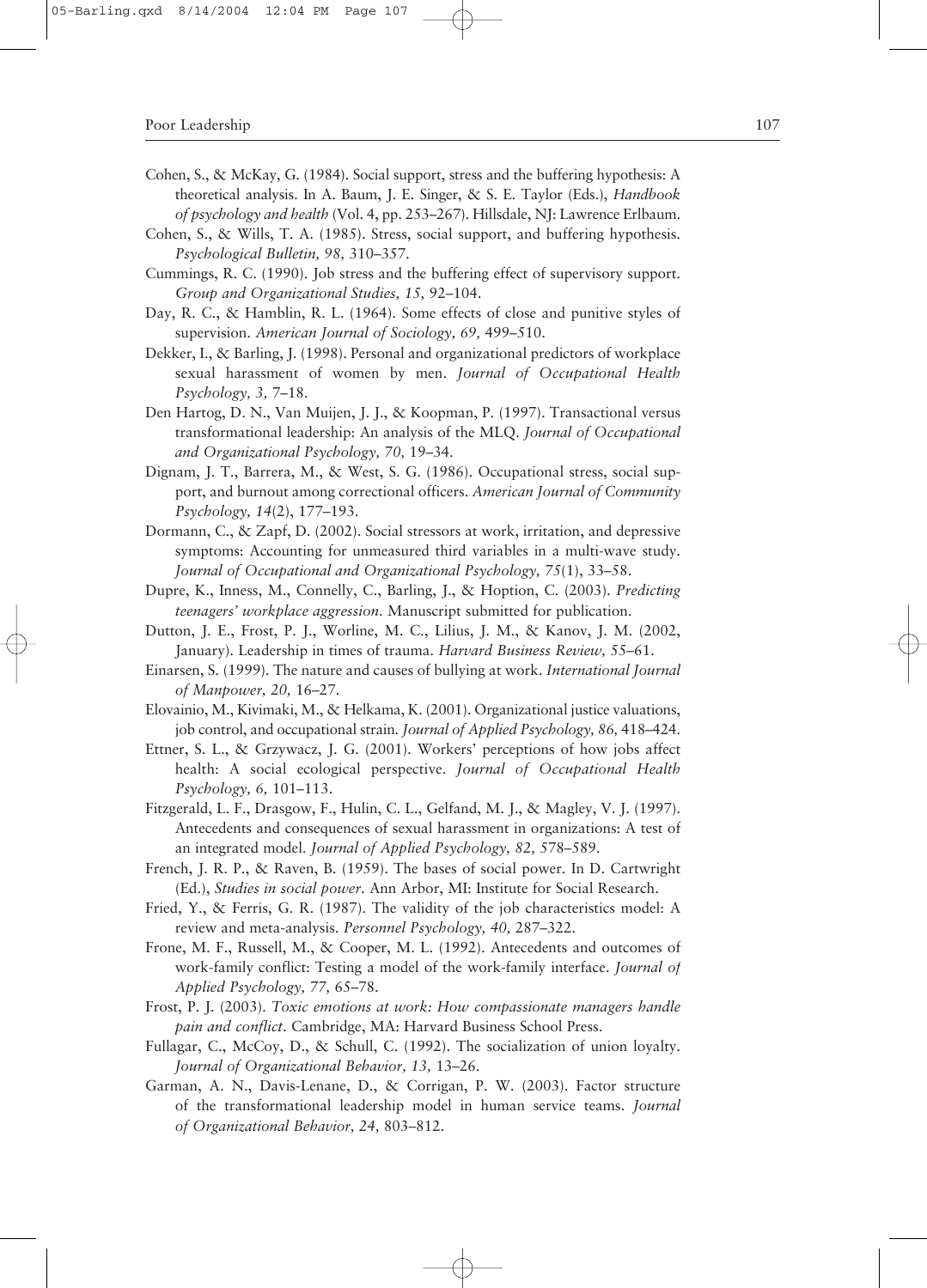| 05-Barling.qxd 8/14/2004 12:04 PM Page 108 |  |  |  |  |
|--------------------------------------------|--|--|--|--|
|--------------------------------------------|--|--|--|--|

- Gerstner, C. R., & Day, D. V. (1997). Meta-analytic review of leader-member exchange theory: Correlates and construct issues. *Journal of Applied Psychology, 82*(6), 827–844.
- Gignac, M. A., Kelloway, E. K., & Gottlieb, B. (1996). The impact of caregiving on employment: A mediational model of work-family conflict. *Canadian Journal of Aging, 15,* 514–524.
- Gottleib, B. H. (Ed.). (1981). *Social networks and social support*. Beverly Hills, CA: Sage.
- Gottlieb, B., Kelloway, E. K., & Martin-Matthews, A. (1996). Predictors of workfamily conflict, stress, and job satisfaction among nurses. *Canadian Journal of Nursing Research, 28,* 99–118.
- Hackman, J. R., & Oldham, G. R. (1980). *Work redesign*. Reading, MA: Addison-Wesley.
- Hater, J. J., & Bass, B. M. (1988). Superiors' evaluations and subordinates' perceptions of transformational and transactional leadership. *Journal of Applied Psychology, 73,* 695–702.
- Hoel, H., Rayner, C., & Cooper, C. L. (1999). Workplace bullying. In C. L. Cooper & I. T. Robertson (Eds.), *International review of industrial and organizational psychology* (Vol. 14). Chichester, UK: Wiley.
- House, J. S. (1981). *Work stress and social support*. Reading, MA: Addison-Wesley.
- Howell, J. M., & Avolio, B. J. (1993). Transformational leadership, transactional leadership, locus of control and support for innovation: Key predictors of consolidated business-unit performance. *Journal of Applied Psychology, 78,* 891–902.
- Howell, J. M., & Frost, P. J. (1989). A laboratory study of charismatic leadership. O*rganizational Behavior and Human Decision Processes, 43,* 243–269.
- International Labour Office. (1988). Night work. *International Labour Conference 76th session, Geneva, Switzerland, Report 5*(1).
- International Labour Office. (1990). Night work. *International Labour Conference 77th Session, Geneva, Switzerland, Report 4*(1).
- Jackson, P. R. (1986). Personal networks, support mobilisation and unemployment*. Psychosomatic Medicine, 18,* 397–404.
- Jex, S. M., & Beehr, T. A. (1991). Emerging theoretical and methodological issues in the study of work-related stress. In K. M. Rowland & G. R. Ferris (Eds*.*), *Research in personnel and human resources management* (Vol. 9, pp. 311–365). Greenwich, CT: JAI Press.
- Johansson, G., Aronsson, G., & Lindstrom, B. O. (1978). Social psychological and neuroendocrine stress reactions in highly mechanized work*. Ergonomics, 21,* 583–599.
- Karasek, R. A. (1979). Job demands, jobs decision latitude, and mental strain: Implications for job redesign. *Administrative Science Quarterly, 24,* 258–308.
- Karasek, R., & Theorell, T. (1990). *Healthy work: Stress, productivity and the reconstruction of working life.* New York: Basic Books.
- Karlin, W. A., Brondolo, E., & Schwartz, J. (2003). Workplace social support and ambulatory cardiovascular activity in New York City traffic agents. *Psychosomatic Medicine, 65,* 167–176.
- Keashly, L. (1998). Emotional abuse in the workplace: Conceptual and empirical issues. *Journal of Emotional Abuse, 1,* 85–115.
- Keashly, L. (2001). Interpersonal and systemic aspects of emotional abuse at work: The target's perspective. *Violence and Victims, 16,* 233–268.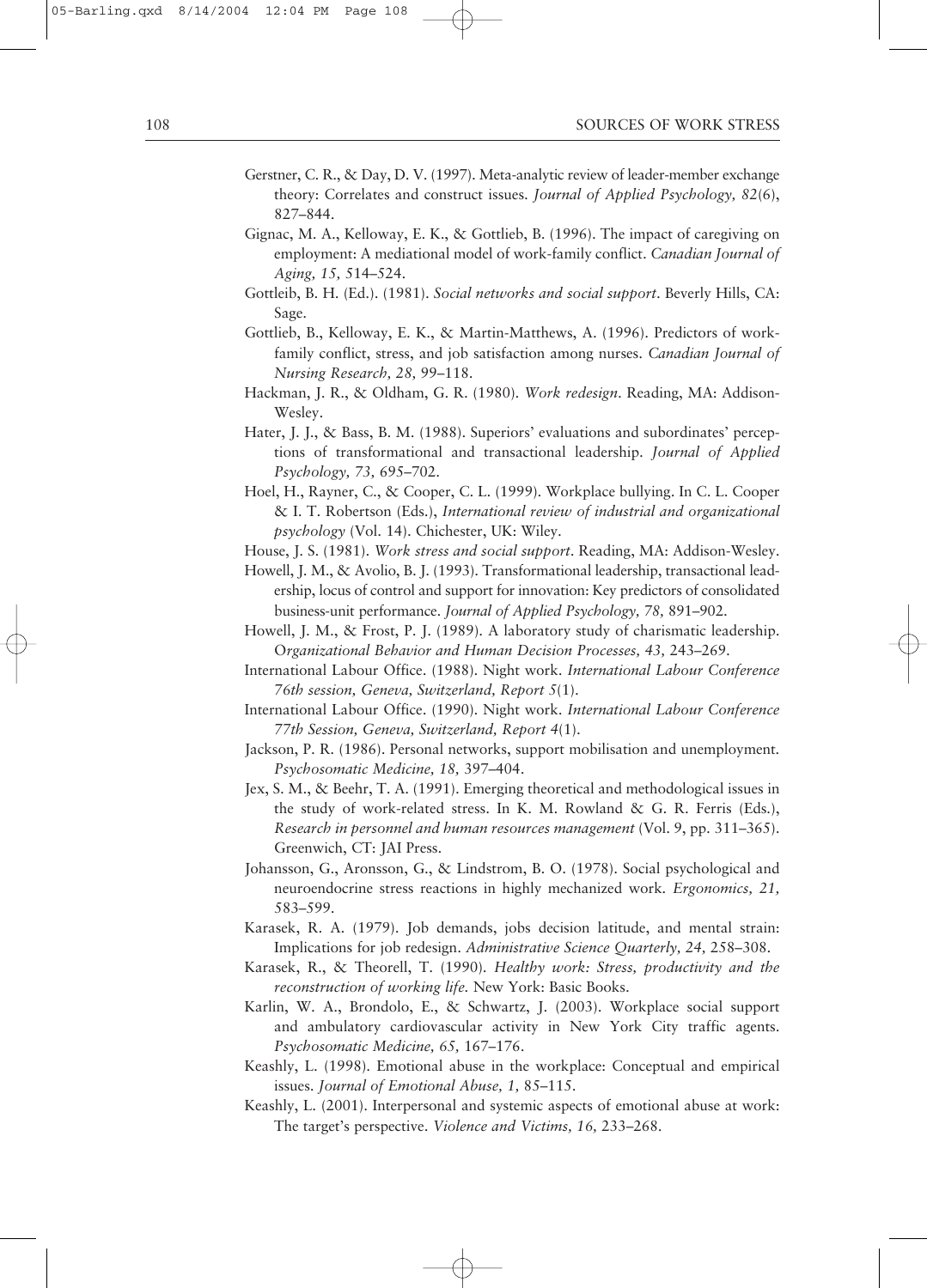- Keashly, L., Trott, V., & MacLean, L. M. (1994). Abusive behavior in the workplace: A preliminary investigation. *Violence and Victims, 9,* 341–357.
- Keller, R. T. (1992). Transformational leadership and the performance of research and development project groups*. Journal of Management, 18,* 489–501.
- Kelloway, E. K., & Barling, J. (1991). Job characteristics, role stress and mental health. *Journal of Occupational Psychology, 64,* 291–304.
- Kelloway, E. K., & Barling, J. (1993). Members' participation in local union activities: Measurement, prediction and replication. *Journal of Applied Psychology, 78,* 262–279.
- Kelloway, E. K., Gottlieb, B. H., & Barham, L. (1999). The source, nature, and direction of work and family conflict: A longitudinal investigation*. Journal of Occupational Health Psychology, 4,* 337–346.
- Kelloway, E. K., Mullen, J., & Francis, L. (2004). *Divergent effects of transformational and passive leadership on employee safety*. Manuscript submitted for publication.
- Kirkpatrick, S. A., & Locke, E. A. (1996). Direct and indirect effects of three core charismatic leadership components on performance and attitudes. *Journal of Applied Psychology, 81,* 36–51.
- Kivimäki, M., Virtanen, M., Vartia, M., Elovainio, M., Vahtera, J., & Keltikangas-Järvinen, L. (2003). Workplace bullying and the risk of cardiovascular disease and depression. *Occupational and Environmental Medicine, 60,* 779–783.
- Koh, W. L., Steers, R. M., & Terborg, J. R. (1995). The effects of transformational leadership on teacher attitudes and student performance in Singapore*. Journal of Organizational Behavior, 16,* 319–333.
- Kramer, R. A. (1999). Trust and distrust in organizations: Emerging perspectives, enduring questions. *Annual Review of Psychology, 50,* 569–598.
- LeBlanc, M. M., & Kelloway, E. K. (2002). Predictors and outcomes of workplace violence and aggression. *Journal of Applied Psychology, 87,* 444–453.
- Lefkowitz, J. (2000). The role of interpersonal affective regard in supervisory performance ratings: A literature review and proposed causal model. *Journal of Occupational and Organizational Psychology, 73,* 67–85.
- MacEwen, K. E., & Barling, J. (1988). Interrole conflict, family support and marital adjustment of employed mothers: A short-term, longitudinal study. *Journal of Organizational Behaviour, 9,* 241–250.
- Mikula, G., Petrik, B., & Tanzer, N. (1990). What people regard as unjust: Types and structures of everyday experiences of injustice. *European Journal of Social Psychology, 20,* 133–149.
- Milliman, J., Nason, S., Zhu, C., & De Cieri, H. (2002). An exploratory assessment of the purposes of performance appraisals in North and Central America and the Pacific Rim. *Human Resource Management, 41,* 87–102.
- Monat, A., Averill, J. R., & Lazarus, R. S. (1972). Anticipatory stress and coping reactions under various conditions of uncertainty. *Journal of Personality and Social Psychology, 24,* 237–253.
- Murphy, K. R., & Cleveland, J. N. (1995). *Understanding performance appraisal: Social, organizational, and goal-based perspectives.* Thousand Oaks, CA: Sage.
- National Institute for Occupational Safety and Health (NIOSH). (2002). *The changing organization of work and the safety and health of working people: Knowledge gaps and research directions*. Cincinnati, OH: Author.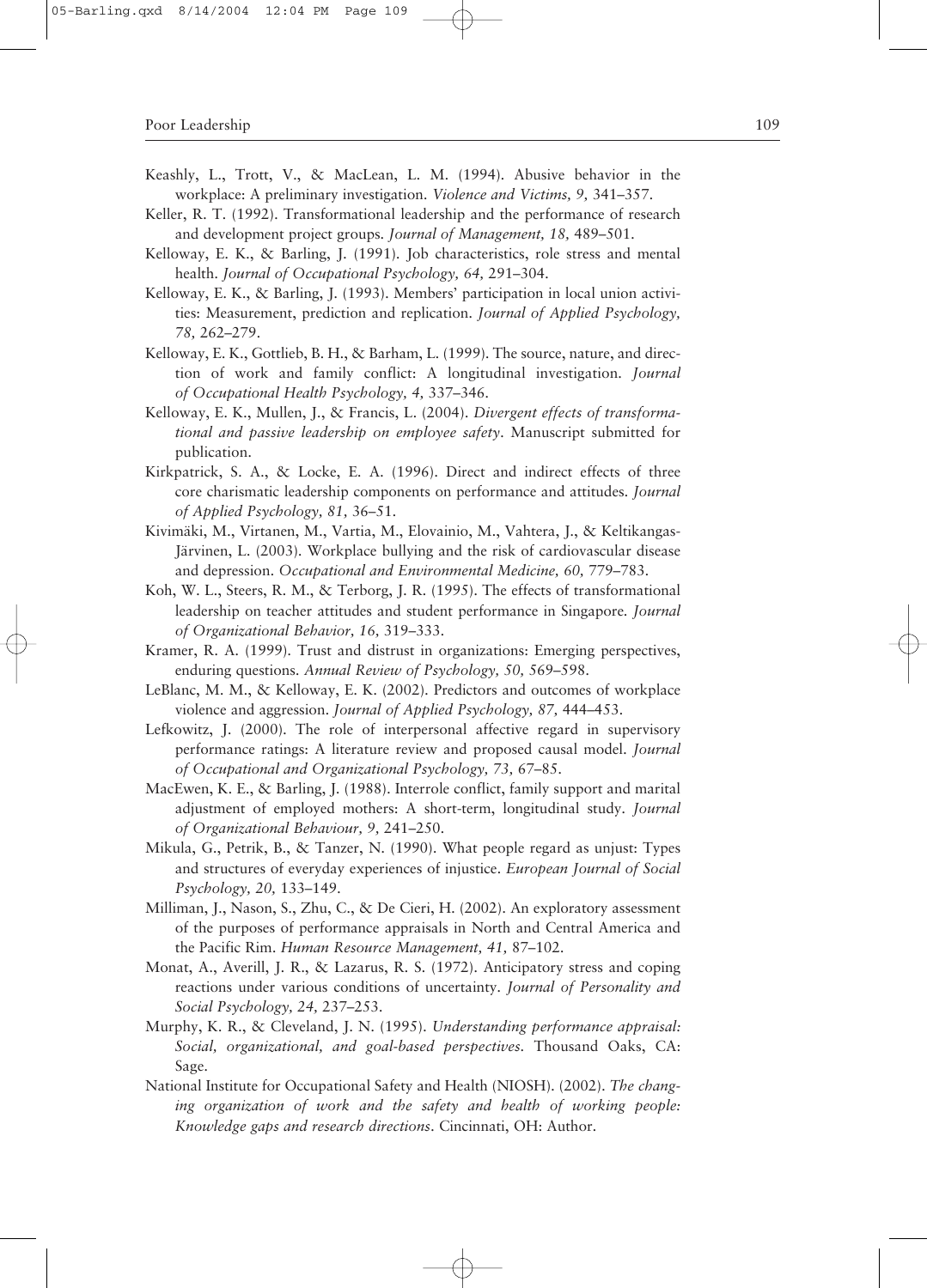05-Barling.qxd 8/14/2004 12:04 PM Page 110

Neuman, J. H., & Baron, R. A. (1998). Workplace violence and workplace aggression: Evidence concerning specific forms, potential causes and preferred targets. *Journal of Management, 24,* 391–419.

- Offermann, L. R., & Hellmann, P. S. (1996). Leadership behavior and subordinate stress: A 360° view. *Journal of Occupational Health Psychology, 1,* 382–390.
- Parker, C. P., Baltes, B. B., & Christiansen, N. D. (1997). Support for affirmative action, justice perceptions, and work attitudes: A study of gender and racialethnic group differences. *Journal of Applied Psychology, 83,* 376–389.
- Parker, S. K., & Wall, T. D. (1998). *Job and work design: Organizing work to promote well-being and effectiveness*. Thousand Oaks, CA: Sage.
- Parkes, K. R., Mendham, C. A., & von Rabenau, C. (1994). Social support and the demand-discretion model of job stress: Tests of additive and interactive effects in two samples. *Journal of Vocational Behavior, 44,* 91–113.
- Payne, R. L., & Jones, J. G. (1987). Measurement and methodological issues in social support. In S. V. Kasl & C. L. Cooper (Eds.), *Stress and health: Issues in research methodology* (pp. 167–205). New York: Wiley.
- Peter, R., & Siegrist, J. (1999). Chronic psychosocial stress at work and cardiovascular disease: The role of effort-reward imbalance*. International Journal of Law and Psychiatry, 22,* 441–449.
- Pizzino, A. (2002). Dealing with violence in the workplace: The experience of Canadian unions. In M. Gill, B. Fisher, & V. Bowie (Eds.), *Violence at work: Causes, patterns, and prevention* (pp. 165–179). Cullompton, UK: Willan.
- Podsakoff, P. M., MacKenzie, S. B., & Bommer, W. H. (1996). Transformational leader behaviors and substitutes for leadership as determinants of employee satisfaction, commitment, trust and organizational citizenship behaviors. *Journal of Management, 22,* 259–298.
- Pomaki, G., & Maes, S. (2002). Predicting quality of worklife: From work conditions to self-regulation. In E. Gullione & R. A. Cummins (Eds.), *The universality of subjective well-being indicators* (pp. 141–173). Dordrecht, The Netherlands: Kluwer Academic.
- Posig, M., & Kickul, J. (2003). Extending our understanding of burnout: Test of an integrated model in nonservice occupations. *Journal of Occupational Health Psychology, 8,* 3–19.
- Pratt, L. I., & Barling, J. (1988). Differentiating between daily events, acute and chronic stressors: A framework and its implications. In J. J. Hurrell, L. R. Murphy, S. L. Sauter, & C. L. Cooper (Eds.), *Occupational stress: Issues and developments in research.* London: Taylor & Francis.
- Richman, J. A., Flaherty, J. A., Rospenda, K. M., & Christensen, M. (1992). Mental health consequences and correlates of medical student abuse. *Journal of the American Medical Association, 267,* 692–694.
- Rogers, K., & Kelloway, E. K. (1997). Violence at work: Personal and organizational outcomes. *Journal of Occupational Health Psychology, 2,* 63–71.
- Rospenda, K. M. (2002). Workplace harassment, services utilization, and drinking outcomes. *Journal of Occupational Health Psychology, 7,* 141–155.
- Rousseau, D. M. (1995). *Promises in action: Psychological contracts in organizations*. Thousand Oaks, CA: Sage.
- Sauter, S. L., Murphy, L. R., & Hurrell, J. J., Jr. (1990). Prevention of work-related psychological disorders: A national strategy proposed by the National Institute for Occupational Safety and Health (NIOSH). *American Psychologist, 45,* 1146–1158.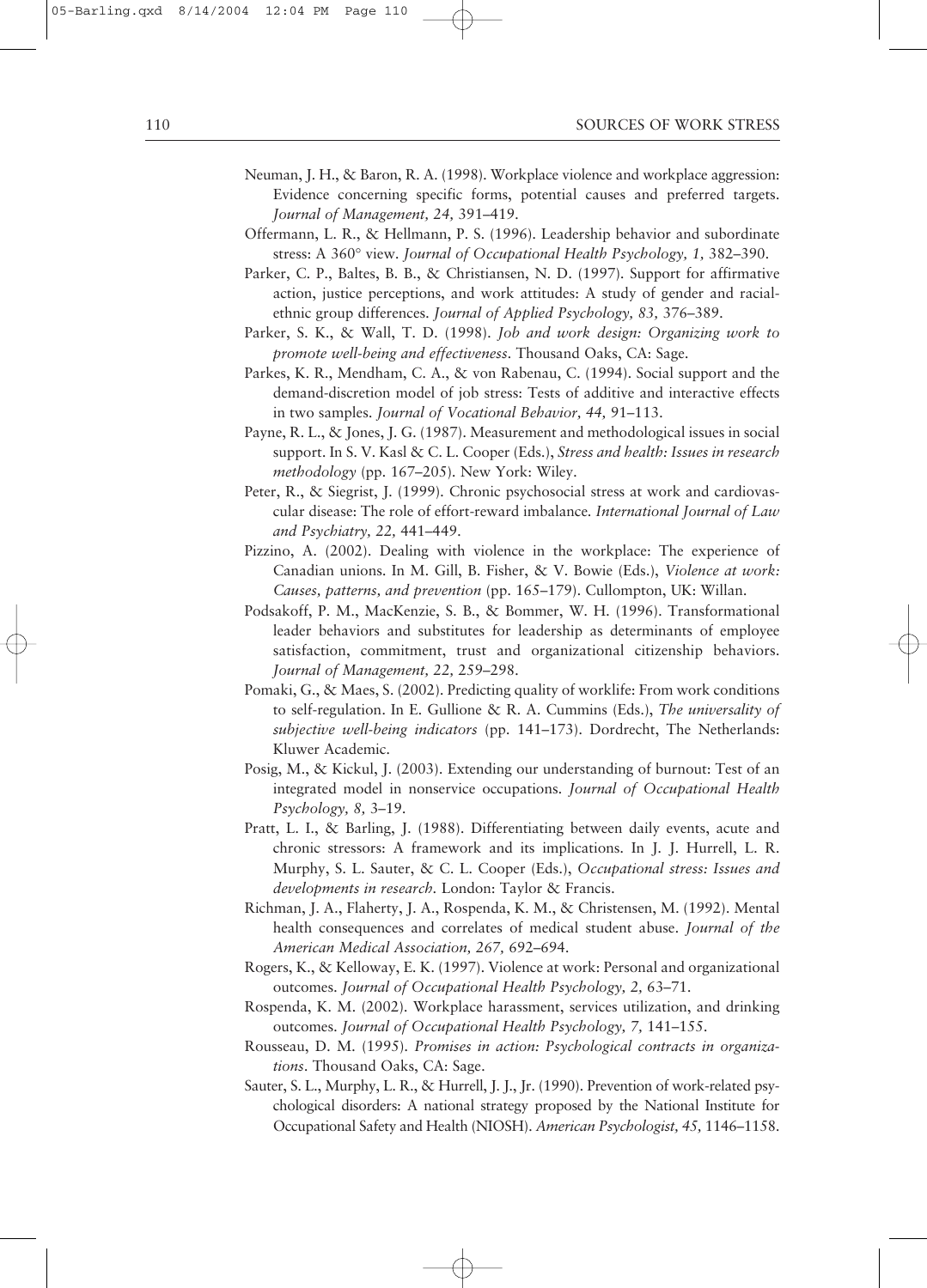- Schat, A. C. H., & Kelloway, E. K. (2000). The effects of perceived control on the outcomes of workplace aggression and violence. *Journal of Occupational Health Psychology, 4,* 386–402.
- Schat, A. C. H., & Kelloway, E. K. (2003). Reducing the adverse consequences of workplace aggression and violence: The buffering effects of organizational support. *Journal of Occupational Health Psychology, 8,* 110–122.
- Schuster, B. (1996). Rejection, exclusion, and harassment at work and in schools. *European Psychologist, 1*(4), 293–309.
- Scullen, S. E., Mount, M. K., & Goff, M. (2000). Understanding the latent structure of job performance ratings. *Journal of Applied Psychology, 83,* 956–970.
- Shirom, A., Melamed, S., & Nir-Dotan, M. (2000). The relationships among objective and subjective environmental stress levels and serum uric acid: The moderating effect of perceived control. *Journal of Occupational Health Psychology, 5,* 374–385.
- Siegrist, J. (1996). Adverse health effects of high effort/low reward conditions*. Journal of Occupational Health Psychology, 1,* 27–41.
- Singh, J., & Rhoads, G. K. (1991). Boundary role ambiguity in marketing oriented positions: A multidimensional, multifaceted operationalization. *Journal of Marketing Research, 28,* 328–338.
- Skarlicki, D. P., Folger, R., & Tesluk, P. (1999). Personality as a moderator in the relationship between fairness and retaliation. *Academy of Management Journal, 42,* 100–108.
- Skarlicki, D. P., & Latham, G. P. (1996). Increasing citizenship behavior within a labor union: A test of organizational justice theory. *Journal of Applied Psychology, 2,* 161–169.
- Spector, P. E. (1998). A control theory of the job stress process. In C. L. Cooper (Ed.), *Theories of organizational stress*. New York: Oxford University Press.
- Steers, R. M., & Rhodes, S. R. (1978). Major influences on employee attendance: A process model. *Journal of Applied Psychology, 63,* 391–407.
- Tepper, B. J. (2000). Consequences of abusive supervision. *Academy of Management Journal, 43,* 178–190.
- Tetrick, L. E., & Barling, J. (Eds.). (1995). *Changing employment relations: Behavioral and social perspectives*. Washington, DC: American Psychological Association.
- Tetrick, L. E., Slack, K. J., DaSilva, N., & Sinclair, R. R. (2000). A comparison of the stress-strain process for business owners and nonowners: Differences in job demands, emotional exhaustion, satisfaction, and social support. *Journal of Occupational Health Psychology, 5,* 464–476.
- Thomas, L. T., & Ganster, D. C. (1995). Impact of family-supportive work variables on work-family conflict and strain: A control perspective. *Journal of Applied Psychology, 80,* 6–15.
- Totterdell, P., Spelten, E., Smith, L., Barton, J., & Folkard, S. (1995). Recovery from work shifts: How long does it take? *Journal of Applied Psychology, 80,* 43–57.
- Townsend, J., Phillips, J. S., & Elkins, T. J. (2000). Employee retaliation: The neglected consequence of poor leader-member exchange relations. *Journal of Occupational Health Psychology, 5*, 457–463.
- Tucker, P., MacDonald, I., Folkard, S., & Smith, L. (1998). The impact of early and late shift changeovers on sleep, health, and well-being in 8- and 12-hour shift systems. *Journal of Occupational Health Psychology, 3,* 265–275.